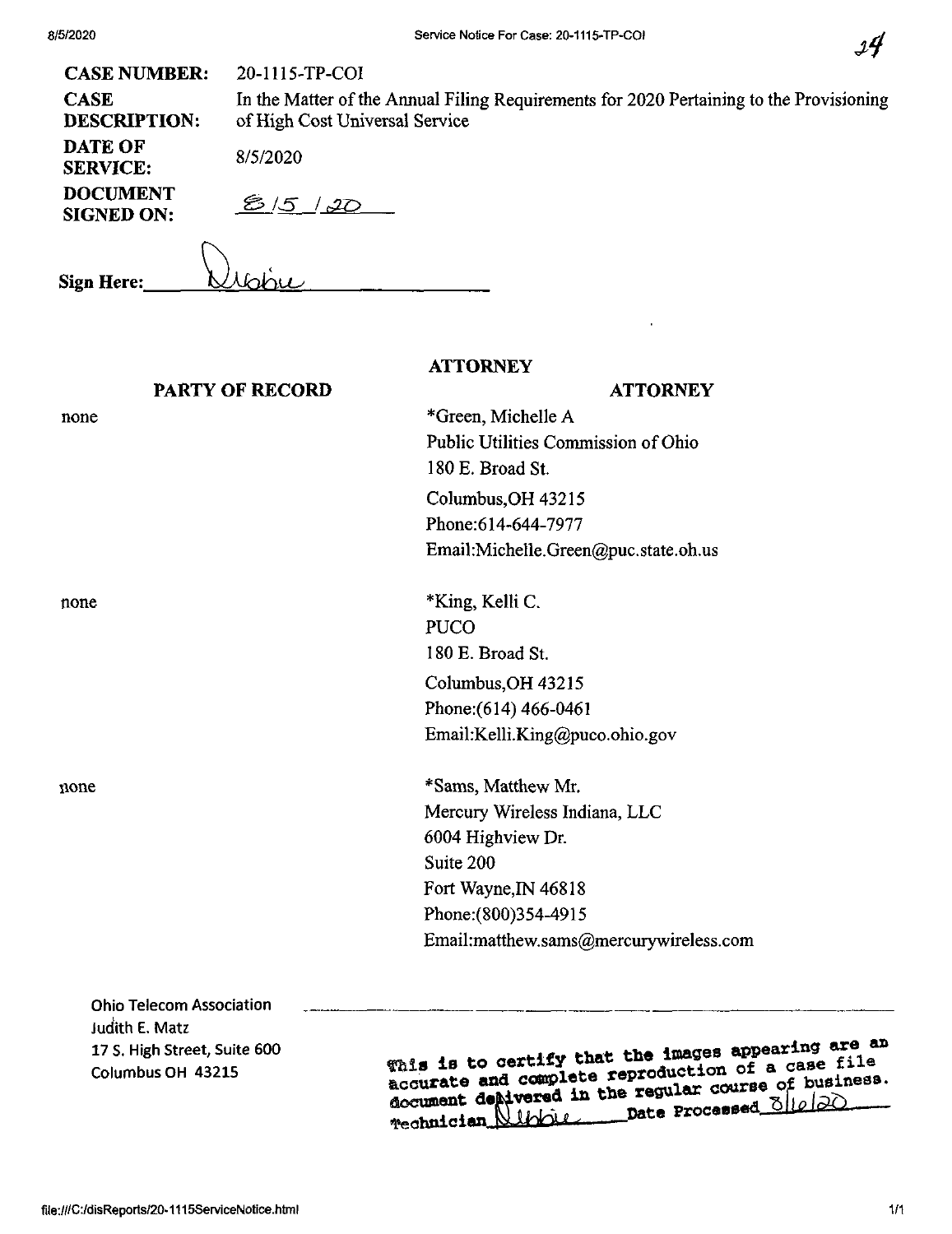From; PUCO public govdelivery <PUCO@public.govdelivery.com> Sent: Wednesday, August 5, 2020 9:22 PM

To: Neloms, Tim <Tim.Neloms@puco.ohio.gov>; Calloway, Philip <philip.calloway@puco.ohio.gov>; Miller, Oanelle <danelle.miller@puco.ohio.gov>; Schilling, Matt <matt.schilling@puco.ohio.gov>; Ryan, Debbie <Debble.Ryan@puco.ohlo.gov>; Mcpherson, Saundra <saundra.mcpherson@puco.ohio.gov>; Benjamin, Brian <Brian.Benjamin@puco.ohio.gov>; Nixon, Anna <anna.nixon@puco.ohio.gov>; Hawkins, Angela <angela.hawkins@puco.ohio.gov>; Troupe, Tanowa <tanowa.troupe@puco.ohlo.gov> Subject: Courtesy Copy: NOTICE OF, FILING in Case No. 20-1115-TP-COI

 $\mathbf{f}$ 

This is a courtesy copy of an email bulletin sent by Debbie Ryan.

This bulletin was sent to the following groups of people:

Subscribers of Telephone Industry Service List (1204 recipients)

Having trouble viewing this email? View it as a Web page

## **Ohio Public utilities Commission**

## NOTICE OF FILING Docketing Division (614) 466-4095

 $\mathbf{I}$ 

The filing of the following document is being served upon all regulated entities and interested parties via the telephone service lists.

| Case number | 20-1115-TP-COI |
|-------------|----------------|
|-------------|----------------|

| Case title | IN THE MATTER OF THE ANNUAL FILING REQUIREMENTS FOR 2020<br>PERTAINING TO THE PROVISIONING OF HIGH COST UNIVERSAL<br><b>SERVICE</b>                                                                                                                                                                                                                                                                                                                                                                                                                                                                                                                                                                                                                                                                                                         |
|------------|---------------------------------------------------------------------------------------------------------------------------------------------------------------------------------------------------------------------------------------------------------------------------------------------------------------------------------------------------------------------------------------------------------------------------------------------------------------------------------------------------------------------------------------------------------------------------------------------------------------------------------------------------------------------------------------------------------------------------------------------------------------------------------------------------------------------------------------------|
| Document   | Attorney Examiner Entry ordering each Ohio high-cost ETC that wishes to<br>be eligible for support from any of the high-cost support mechanisms shall<br>file with the Commission a completed and notarized copy of the attached<br>affidavit form, certifying that federal high-cost support is being used<br>consistent with 47 U.S.C. 254(e), no later than 8.31.20; ordering that<br>nothing contained in this Entry shall be deemed binding upon this<br>Commission in any subsequent investigation or proceeding involving the<br>justness or reasonableness of any rate, charge, rule, or regulation. Further<br>ordering that this Entry be sent to the Telephone-Industry list-serve. It is,<br>further ordered that a copy of this Entry be served upon all incumbent local<br>exchange carriers and the Ohio Telecom Association |
| URL        | https://dis.puc.state.oh.us/TiffToPDf/A1001001A20H05B65255G00704.pdf                                                                                                                                                                                                                                                                                                                                                                                                                                                                                                                                                                                                                                                                                                                                                                        |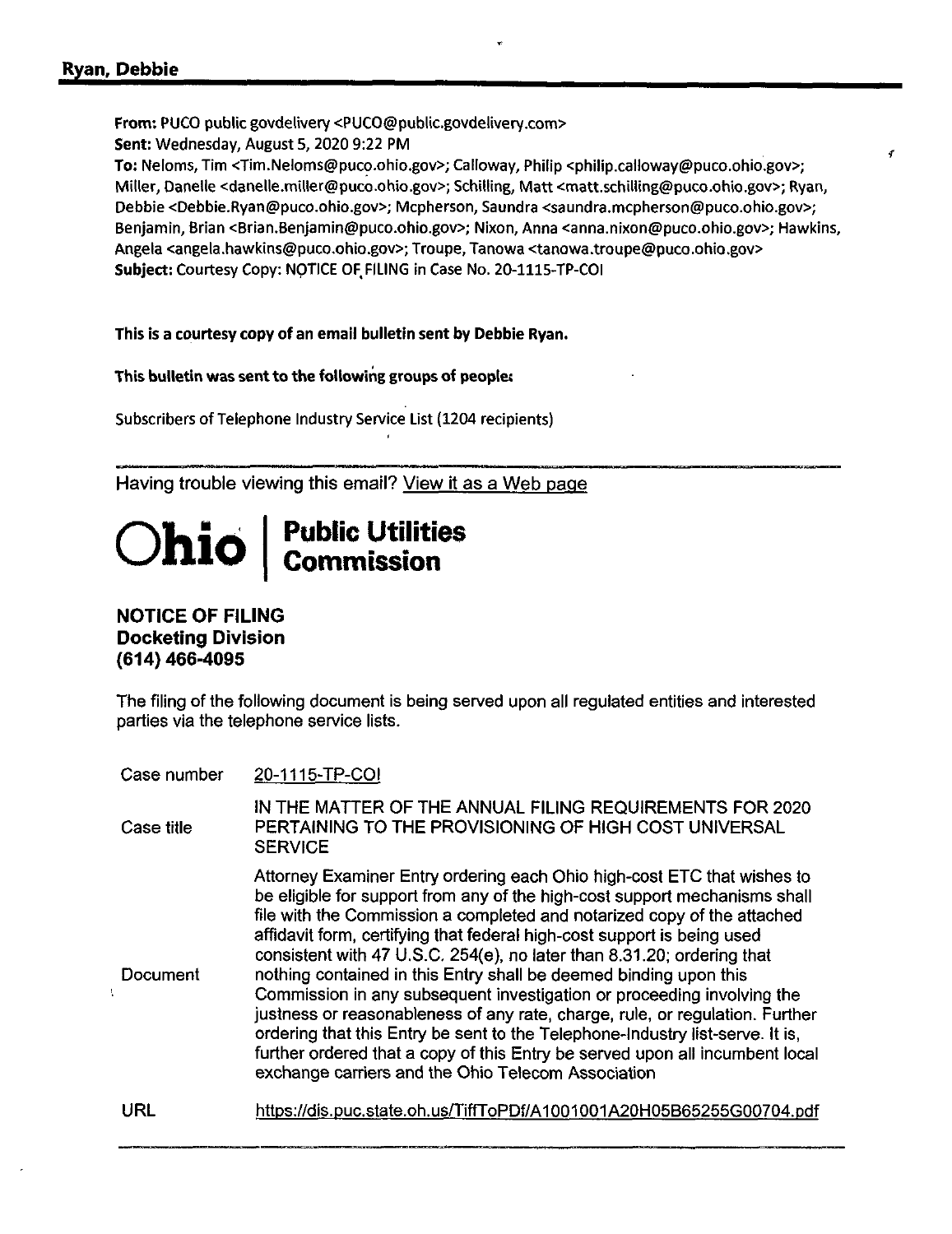

SUBSCRIBER SERVICES: Manage Preferences <sup>|</sup> Unsubscribe <sup>|</sup> Help

CAUTION: This is an external email and may not be safe. If the email looks suspicious, please do not click links or open attachments and forward the email to csc@ohio.gov or click the Phish Alert Button if available.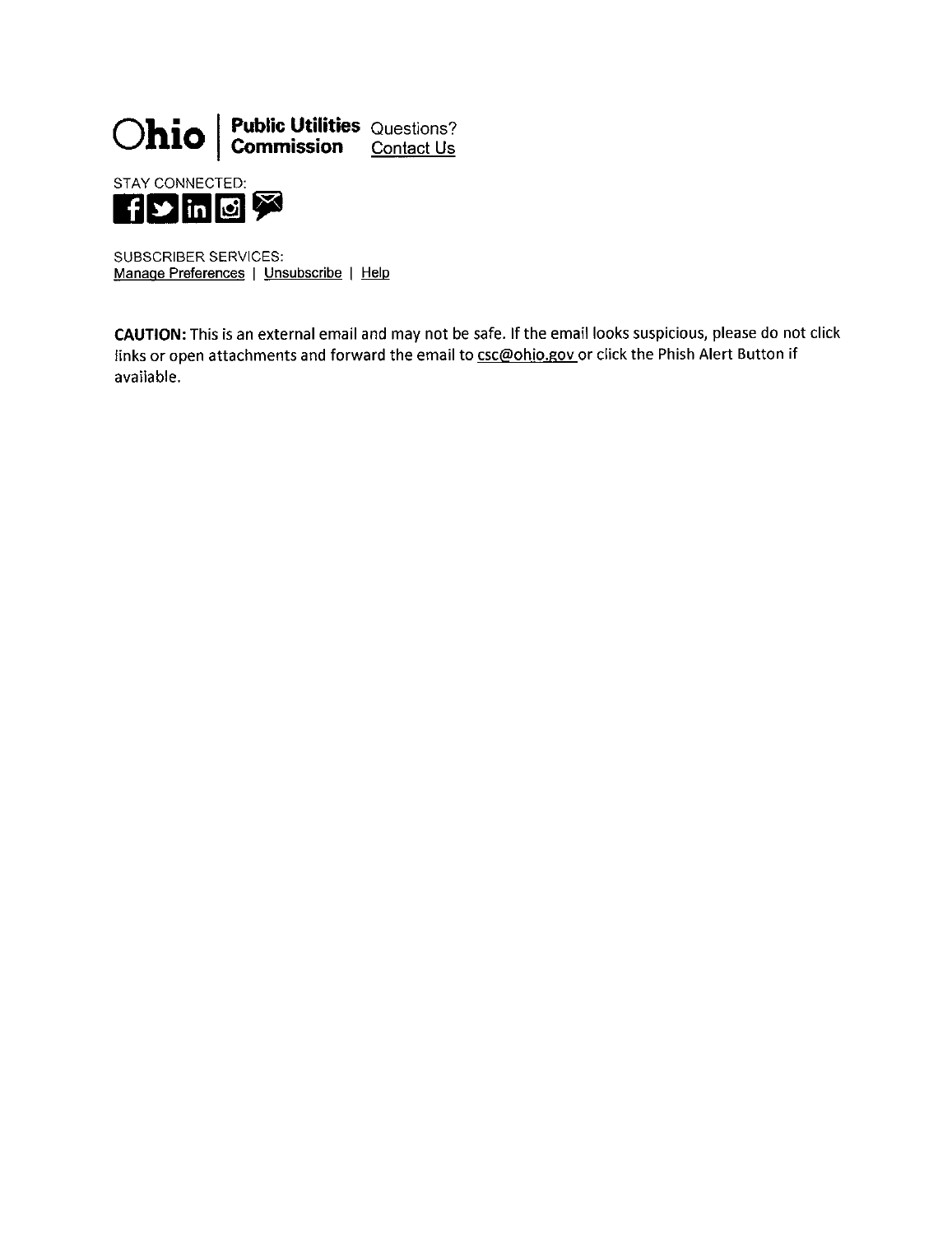Telephone Industry Listserve (8/5/2020) bonds.anita@yahoo.com jaY7236@gmail.com josh.elsea@huntington.com regulatory.affairs@impacttelecom.com cpciware3@gmail.com jeff.mcnaughton@PUCO.ohio.gov terry.bell@puc.state.oh.us william.adams@baileycavalieri.com doytel@bright.net giantel@bright.net tomtc@bright.net jkolezynski@eastontelecom.com pontious@bright.net dwwave@gmatl.com deborah,montanaro@cox.com dprather@indigital.net maryjane.rasher@intrado.com sbohler@czn.com charles.curtis@contaegis.com vincedec@yahoo.com selisar@mwncmh.com hagans@occ.state.oh.us ted.heckmann@cinbell.com jeff.jones@puc.state.oh.us jill.kocher@puc.state.oh.us karen.mckee@horizontel.com cmiller@szd.com jason.well@puc.state.oh.us chiodorita@hotmail.com kathy.campbell@cinbeil.com tfireccg@myactv.net wtetco@bright.net scott.kitchen@consolidated.com tlynch@telecomlawyers.com lpettit@co.geauga.oh.us cwoodham@telegration.net kimberly.yelton@centurylink.com tina.watkins@puc.state.oh.us dlcelona@gmail.com sarah.briggs@att.com robert.howley@cox.com miltonshieldsjr@live.com rusty\_orben@csx.com jadams@fibertech.com samos@rbm.com nicolas@ecvoice.com jsa@ambt.net corporate@teledias.com don.barnhart@horizontel.com ken@tmccallcenter.com carl.billek@corp.idt.net carl.billek@idt.net mendel@dynalinktel.com jeff.blevins@horizontel.com abloom@ldxx.com mikeb@wabash.com bboshoven@ussignalcom.com brecherm@gtlaw.com charlie@cicom.net aliceb@mygtc.com abriggs@globalconnectioninc.com tbrockman@doylestowntelephone.com abrown@esevans.com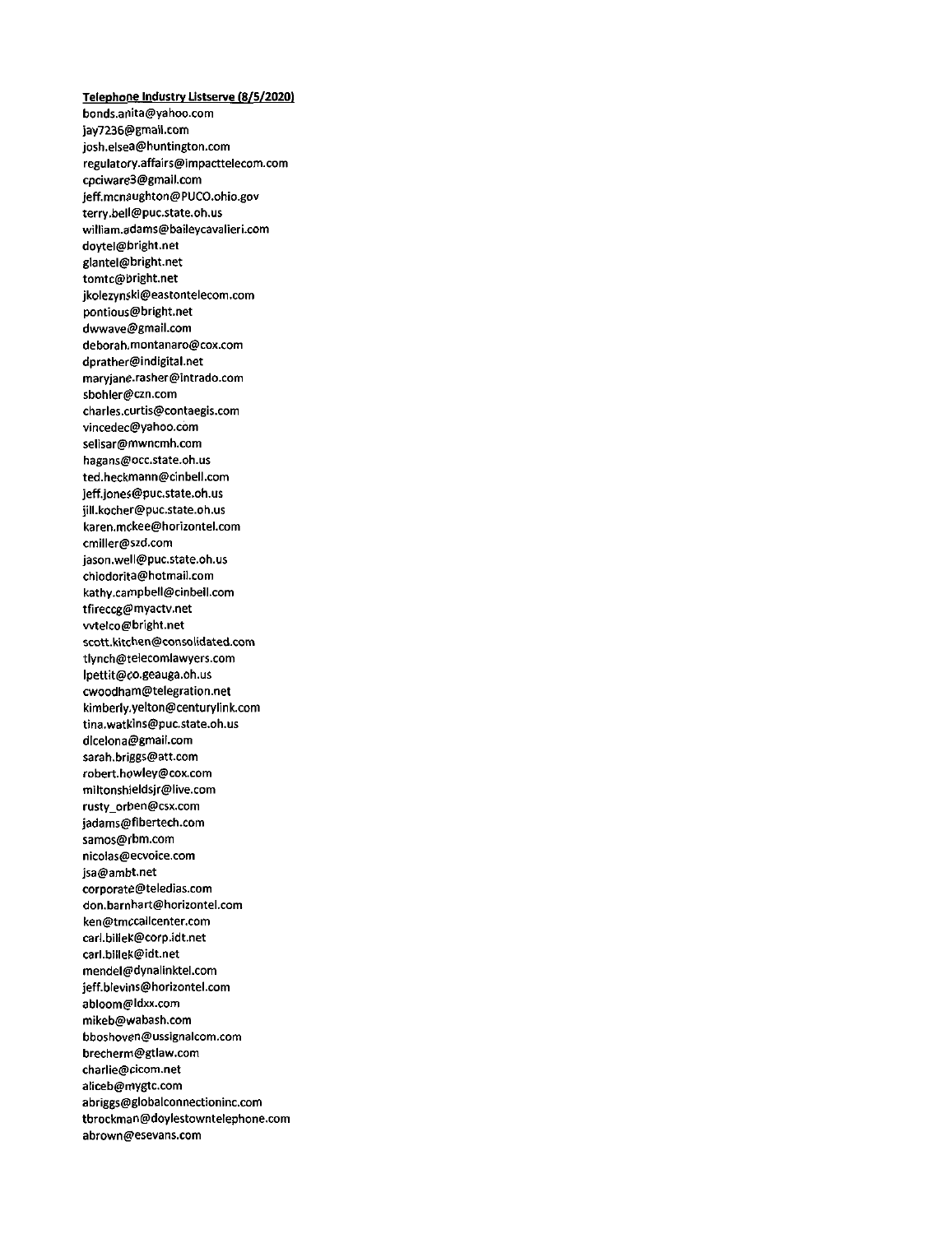ebrown1@neo.rr.com jbrown@vcomsolutions.com brown@jacod.com diane.c.browning@sprint.com ken.buchan@centurylink.com mary.buley@onvoy.com jerel.cable@tdstelecom.com mcasanas@relianceglobalcom.com jimcasswell@hotmail.com delila.causevic@abanet.us lchai@cnsny.net mikec@cros.net contact@bascomtelephone.com scockerham@fastekteam.com adam@voxitytelecom.com rcombs@midohio.twcbc.com regulatoryaffairs@anpisolutions.com wendy.cottrIli@horizontel.com contact@nationwidereguiatorycompiiance.com kdawson@icsoiutions.com rdichy@mettel.net adome@fairpoint.com stc@bright.net mbernai@quasarinc.net sfenkerl@earthiink.net dfrey@bright.net michael.geoffroy@teirite.com suegerd@kaiidatei.com mbglisson@betterworidtelecom.com jodie@csilongwood.com amy.gumm@horizontei.com brian.hackett@gtl.net thomas.haiuskey@ecntel.com hamulas@iumosnet.com ted.hankins@centuryiink.com chl385@att.com osbill@centrisinfo.com khavins@diversifiedconsuiting.net leah@ptscinti.com don@tlcompany.com jh7646@att.com matthew.vanhoesen@upnllc.com dhoffer@massiiioncabietv.com ahoke@birch.com kristin@csilongwood.com mhornor@yipes.com jjacobs@ctel.us bbjacobson@bisonjacobson.com gjohns@massiiioncabietv.com cj@gopronet.com pkirby@scitel.net rex.knowies@xo.com mark@csilongwood.com tammy@fjteiephone.com tim.p.ioken@windstream.com ylurate@beiisouth.net butchmagers@kgmyers.com regulatory@intrado.com regulatory@intelepeer.com admin5@mcginness.biz shawn.mcgorry@expedient.com mercerdm@gtiaw.com mike@fjteiephone.com jmeyn@extenetsystems.com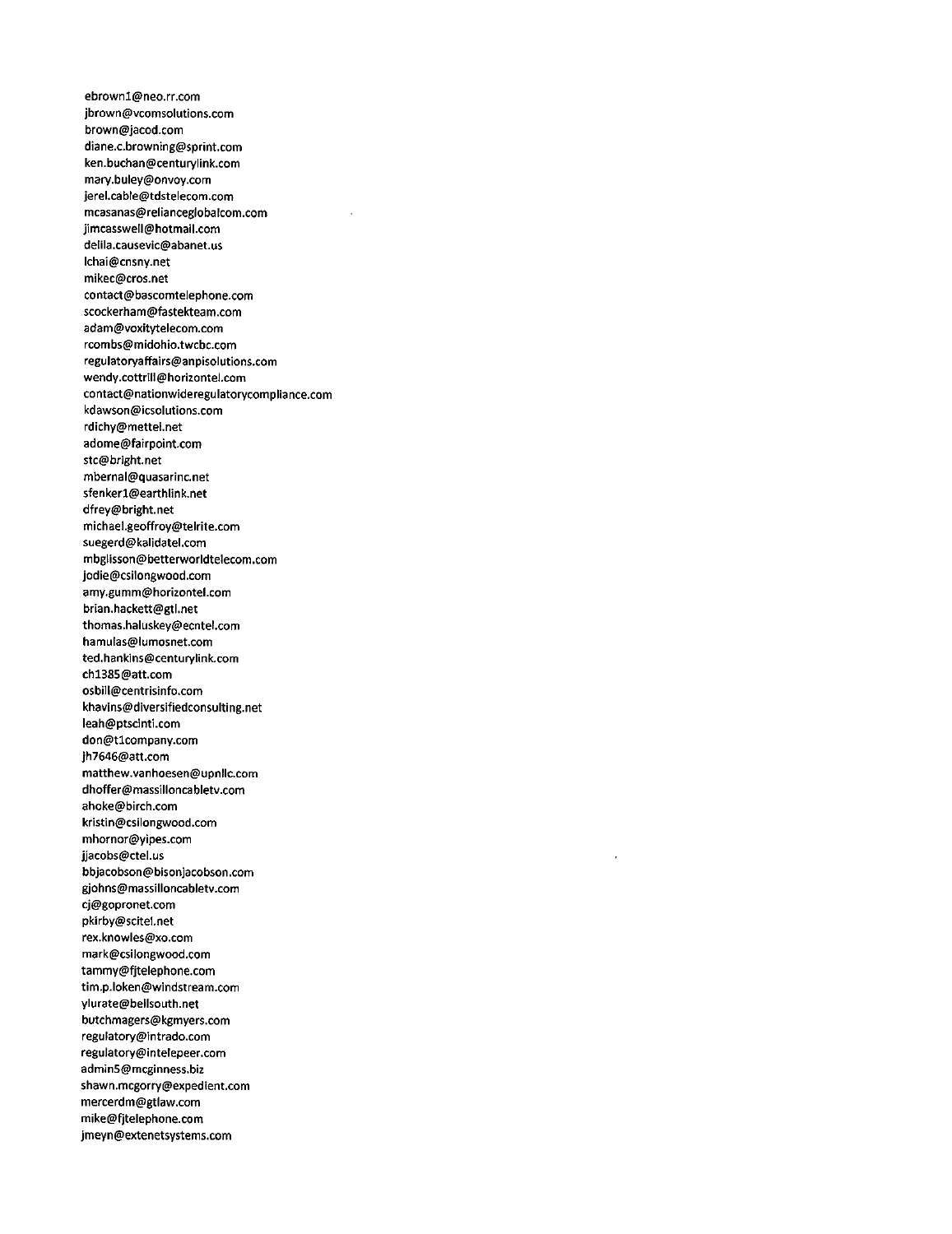joelm@accessoneinc.com myersn@impactnetwork.com newmand@impactnetwork.com tam.nguyen@tdstelecom.com preferred@aol.com donna.palumbo@ipc.com brian.pancoast@citynet.net jparker@wafs.com lonnie@telserco.com sperrott@800response.com sperrotte@800response.com chrisp@kalidatel.com kphotiades@pioneertelephone.com doug@ohiolink.net draue@telegration.net kmr@bascomteiephone.com cbad.regulatorycompliance@cinbell.com jriley@telecompliance.net grodham@diversifiedconsulting.net artelco@bright.net russop@magicjack.com mtr@commpliancegroup.com richards@tremcom.com americanetllc@gmaii.com leigh@donetcommunications.com pamschambach@lauttamus.com eschmidt@ibasis.net ottelco@nwbright.net mschulte@bright.net kimrobertscovili@yahoo.com regulatory@teinetww.com michael.shultz@consolidated.com mike.shult2@consolidated.com rodneY@prooncall.com jim@pickmta.com reguIatory@entelegent.com mark@access-intl.com bstewart@eastontelecom.com alan.stuckey@spreadnetworks.com suHivan@ccmi.com tina@x2comm.com joe.topel@orange-ftgroup.com billtymo@aol.com zahra@netincusa.com compliance@epowerc.com geoff.voss@appsmart.com mweii@combinedpubiic.com jwest@linesystems.com michelle@csilongwood.com timw@digitaiconnections.net anita.yokiei@hickorytech.com avi@netincusa.com silvzepeda@yahoo.com garyzing@hotmail.com crengstorf@igsenergy.com bojko@carpentertipps.com barthroyer@aol.com boduahe@yahoo.com MStonecaps@yahoo.com drtwin@msn.com krogers@emsenergy.com robert.stallman@dplinc.com greenikat62@yahoo.com votewilliams@gmail.com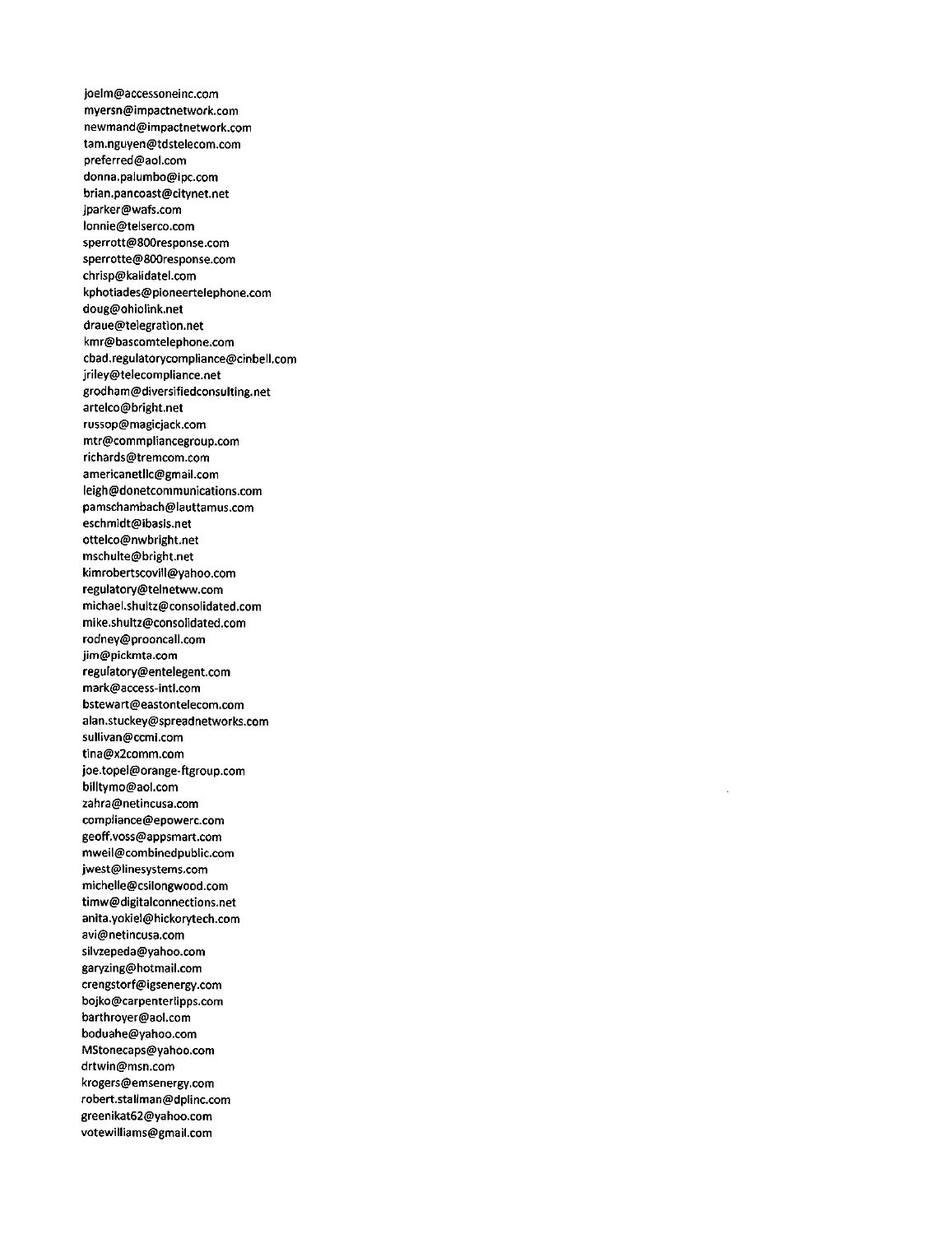jboss@certifiedutility.net renee.britt@bingham.com kj771@yahoo.com Josedennysl4@gmail.com wa03003638000@gmail.com etienne.freddy@gmail.com grahamffa53@hotmail.com neo689@yahoo.com cpfbuttercup@yahoo.com martin@watchtv.net lori\_parsley@hotmail.com Jimziegan33@gmail.com jgiannantonio@firstcomm.com Reverandl964@gmail.com amy.tenney@revol.com benthere59@buckeyexpress.com damguy@live.com tkodiak69@aoi.com keliylipinskil62@msn.com mbowman@jefferstoledo.com meeder87@gmail.com cugazaponte@tracfone.com ballou@ballouconsultants.com jmorejon@tracfone.com fmathews@cwa-union.org wwilding@gmail.com Edwards.jasonl9@yahoo.com Lotu5eyeZel@gmaii.com charmedl019@hotmail.com toptest2012@gmail.com wdhaas@ysu.edu kehobbs22@att.net dayna@governmentedge.com 68kt78t@gmaii.com afroehiich@tnc.org dstinson@bricker.com sahilljd@gmaii.com wlcexpresstransportation@gmail.com clmyers5950@yahoo.com bjs910@peopiepc.com riykku.chan@gmail.com pucotestfiler@gmail.com lkisling@bgcpartners.com john.bakhit@ge.com Nicole.Winters@windstream.com rhanzlik@somersetgas.com larrypiiz@sbcgiobal.net admin8@mcginness.biz barbaraberg@frontier.com michaelsenay@hotmaii.com kurt.hunt@dinsmore.com promiselove2113@gmail.com thauff@groundhogs2000.com duliedaniel@ymail.com bailey.jerry07@gmail.com goklaus@sbcglobal.net tim.mcentee@rovisys.com laseke@msn.com jmccourt@beneschiaw.com mrsac86@gmail.com wendellmachine@gmail.com rjustice@hughes.net Dawncromlish@rocketmail.com rh612925@gmail.com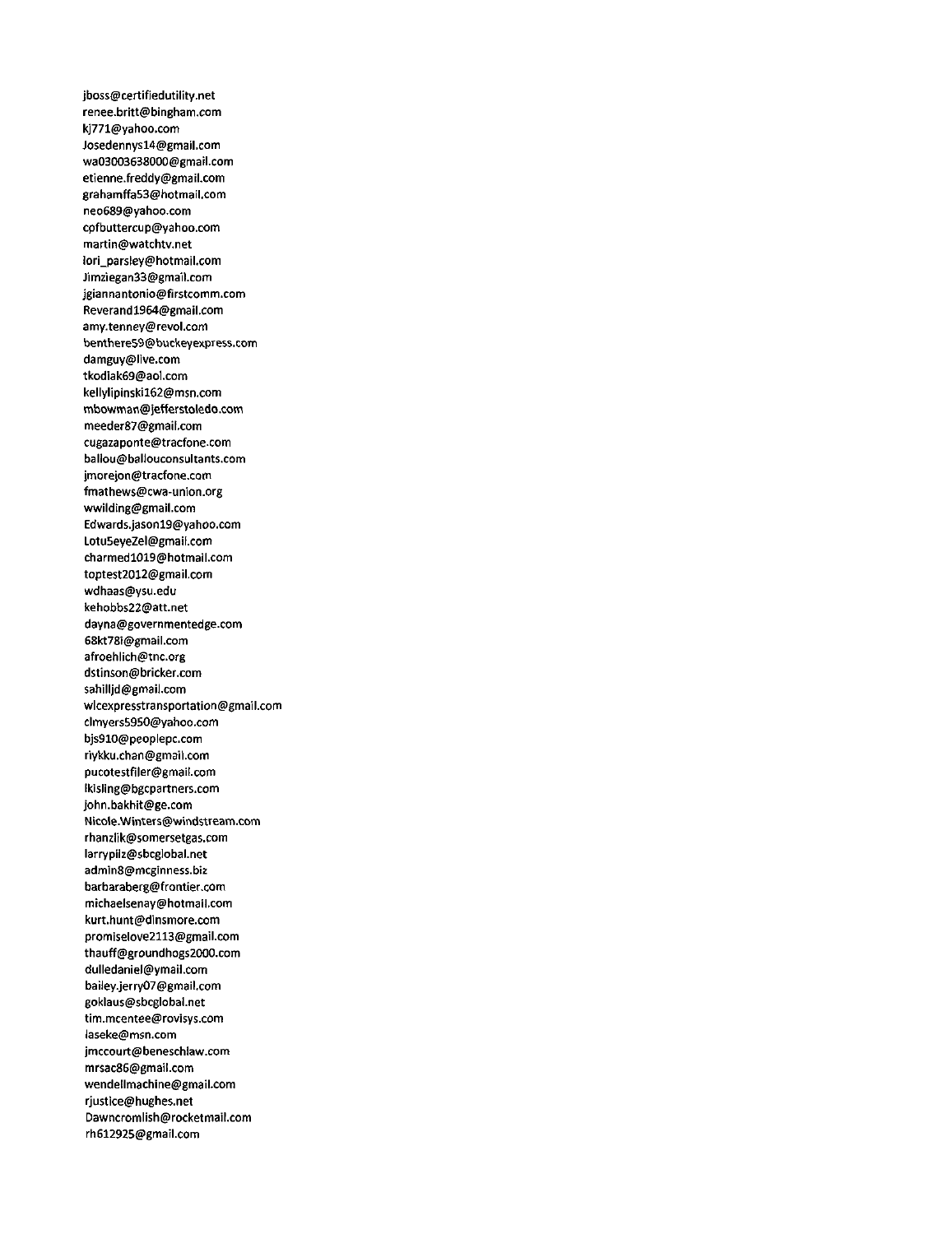mschmitt@ene.com johnh@starexc.com Helms587756@gmail.com werner.bill@yahoo.com gambletruckingllc@gmail.com taylor.ronald@gmx.com wverna23@yahoo.com gene\_cline@sbcglobal.net sanduskycountylive@yahoo.com Andrew.sampson@cincinnati-oh.gov mdml218@hotmail.com joseph.dragovich@puc.state.oh.us Tanowa.troupe@puc.state.oh.us sheller838@sbcglobal.net josh.mot2er@centurylink.com bostonwede@gmail.com dmason@ralaw.com kmccalla@ohiocat.com joyceg@kalidatel.com scarpenter@triplesenergy.com mdesmarais7318@gmail.com maude.hill@homeportohio.org landygoncalves@hotmail.com ladybutterflies@yahoo.com larry.bowman@charter.com cfl.regulatory@chartercom.com jim.kisselburg@gmail.com clrgbell99@gmail.com lamelscott@yahoo.com MATTHEW.MYERS@UPNFIBER.COM housingdirector@gmncac.org uniquestouch@yahoo.com erica.reaves@att.net ms.ge.lingenfelter@live.com peggym2011@gmail.com rickmeier@rocketmail.com gsykes@woh.rr.com jan.bans@att.com charlesdriggers.oh@outlook.com mcramer@xoomenergy.com tara.z.lamont@gmaii.com timothy.bigler@directenergy.com sadia.abdullahi@gmail.com gmcannon@fccs.us srussell3737@comcast.net rzerk@usa.com innfahr@gmail.com dshah2001@hotmail.com mbsnider@columbus.rr.com dina@alphagne.com CL166@bex.net penny.nugent@centuryiink.com carmalacy@yahoo.com kevin.mann@dnbell.com reddy\_2k@yahoo.com krai@ageraenergy.com kendoweII@gmail.com beantrader2@yahoo.com rchapman@ibswebsite.com abby@yarianbrothers.com officemanager@coshoctontrucking.com dennis.lambert@milvetsrc.org gerrycannon@me.com skluding@brakeyenergy.com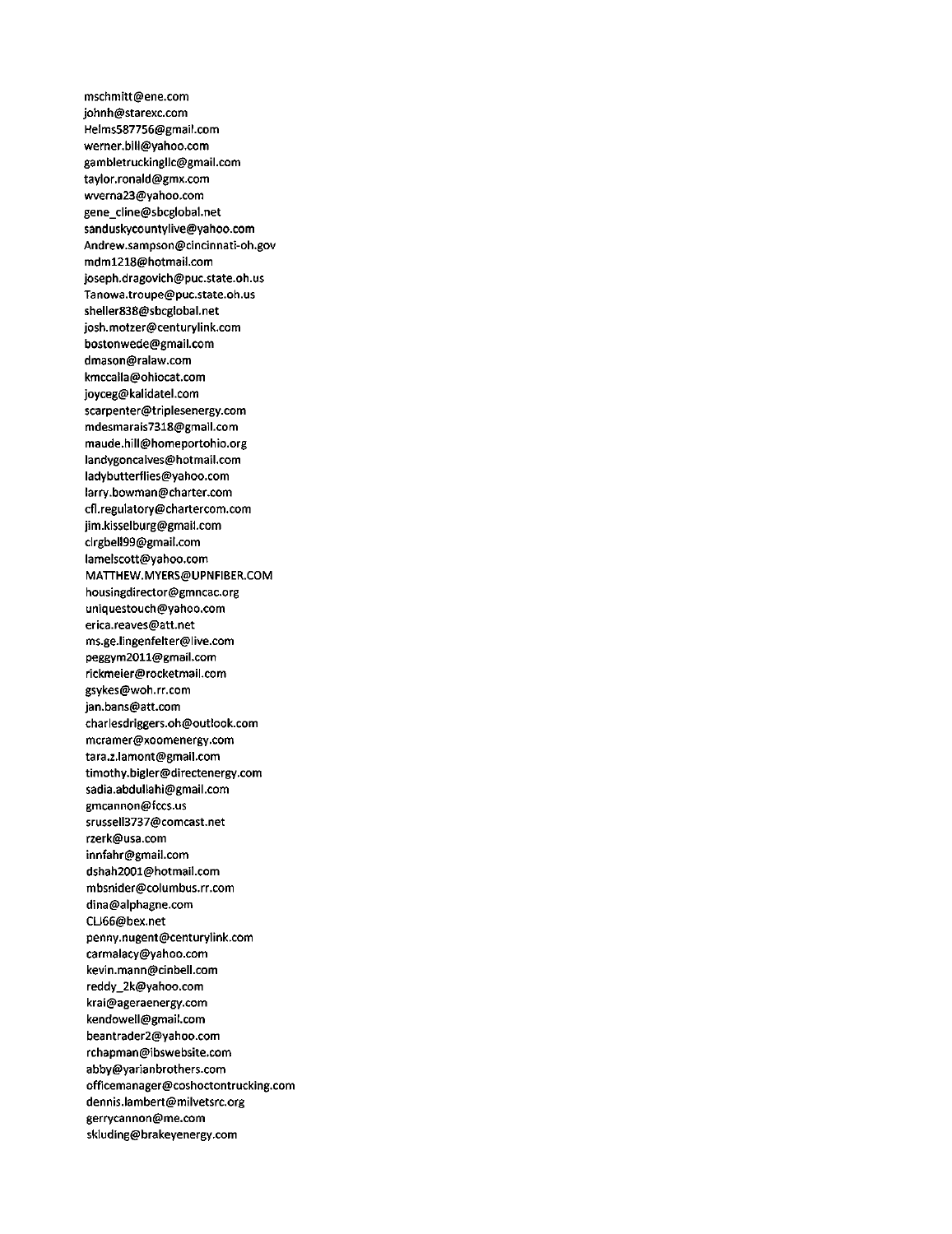sasha2450@yandex.ru crrrman@aol.com amie.tackett@gmail.com olivia.Jenner@outlook.com lesser.stevend@gmail.com azinohio@msn.com ajtoohey@aep.com crysgordon@yahoo.com josephkudryk@gmaii.com chickman@windham-schools.org shepherd7120@outiook.com twhitestone@northridgeschoois.org catamarfree@gmail.com rasheen75@outlook.com laurakathertonl@gmaii.com minionworld259@gmaii.com ddkrusseil@aol.com smith\_shuronda@yahoo.com rshackeiford@portageco.com djh\_613@yahoo.com stephaniejmoorel2@gmaii.com msambandham@hotmail.com biindmom34@yahoo.com kwiiburn8257@columbus.kl2.oh.us ambrosemoses@gmail.com patience.rush@gmaii.com schubeca@outiook.com iindawhite0169@att.net jodiptt@yahoo.com jamz739@hotmaii.com iziliich@gmaii.com roni.phipps@engineer.adamscountyoh.gov mxc@acmpm.com pbjcpierce@sbcgiobai.net faiconbery.tiffany@yahoo.com shannoniouisesib@gmaii.com jcessna@big-oats.com loveyourpitbuils@yahoo.com dconway@porterwright.com msdysoni.2015@gmaii.com guediedo.jociimant91@gmaii.com mlivingston@gongwer-oh.com bettywestmoreland984@yahoo.com teddil07@yahoo.com cheryi.moore@construction.com dasimms48@yahoo.com iindsey.weeks@powereng.com mark.medwid@yahoo.com jisier6@gmail.com peckkgp@gmail.com shoveiblock@earthlink.net amy.morrisey@puc.state.oh.us rsincieve5@yahoo.com mieavitt@roadrunner.com Beverly.Hoskinson@puc.state.oh.us samantha.compton.03.sc@gmaii.com sbrobst@madisontownship.org twinwallvillage2@outlook.com duniyo40@gmail.com miyashajohnson@gmail.com dihoeffel@vorysadvisors.com iarry@lddiaw.com megan.iashutka@twcabie.com rbarciz.attorney@gmaii.com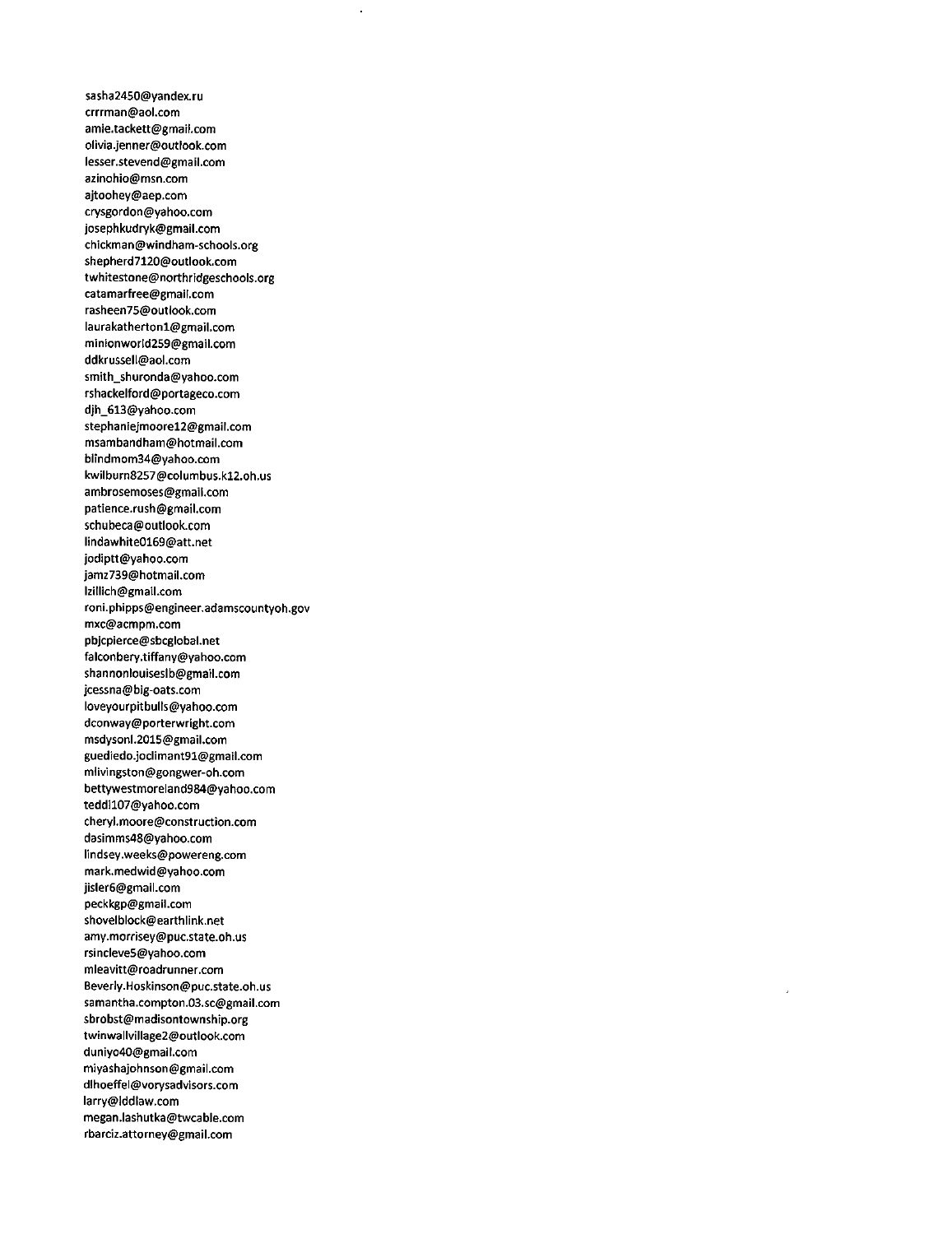bigredl954@sbcglobal-net jessica.knupp@riversidedd.org dylan.campbell@gs.com DE.OROARK@VERIZON.COM qscott68l3@gmail.com hinemanr@yahoo.com ctricel033@att.net schottlerj@bv.com djones8488@ymail.com ingol4098@gmail.com timothy.koogan@live.com wendi.snyder@dot.ohio.gov thomas.oshea9956@yahoo.com ken3681@live.com spirit36055@yahoo.com iatashaeverett43@gmail.com lists@lucente.net amygerhart905@gmail.com drccontractingrp@yahoo.com mikecrow54@yahoo.com willrespect@hotmail.com kathy.l.buckley@verizon.com randall.tate@twcable.com Pamela.sherwood@centurylink.com dedewhite26@yahoo.com darleneclementsmckinney@gmail.com kenszaku@gmx.com patkisson@tminc.com RACHAEL.CARL@com.ohio.gov timothys461@gmail.com boneydebra42@yahoo.com shoman@miamisburg.kl2.oh.us Jared.teleckyl7@sjjtitans.org dsw@mail.dyu.edu.tw president@mail.dyu.edu.tw jasper@mail.dyu.edu.tw alienvinny@gmail.com cwoodard@laca.org irisdc55@gmail.com victoryphd@yahoo.com pl35616@gmaii.com asjrp14@gmail.com busy2busy@hotmaii.com claytonhoskinson2000@gmail.com kdmccuaisky87@gmail.com ajmorganOOO@gmail.com clwl55@yahoo.com BOB.RITTER@CROWNCASTLE.COM betty.sanders@charter.com sharon.wallheimer@charter.com aIexandre.de.latour@morganstanley.com Miller.justin45@gmail.com abendran@mail.uc.edu emebutl@aol.com tbclstopbiz@yahoo.com shaky@zoominternet.net skremerl@neo.rr.com ga2802@mail.dyu.edu.tw jsadams@lightower.com mfreitag@i2gemini.com taushyiablessed@gmail.com steve.samples@sha-cpa.com abender@warren-news.com vianna.yannekis@gmail.com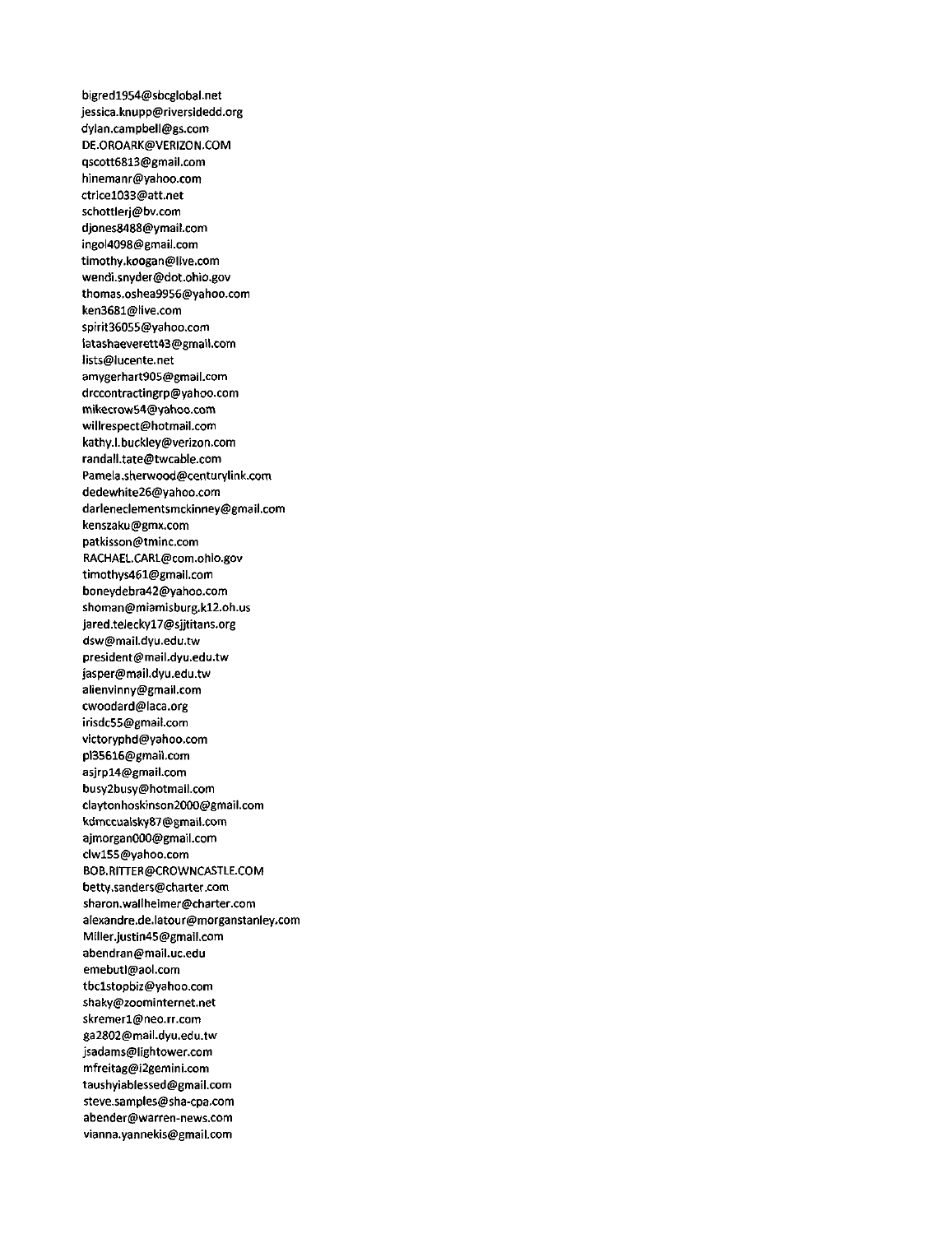amara.j.rhodes@gmail.com maryannrealtor@hotmail.com mduke@everstream.net eve.berton@rehmann.com stringflux@wowway.com shermanll57@gmail.com doddfranksinc@gmail.com doddfranksfitzgerrard@gmail.com doddfranksduchess@gmail.com bobrupers@gmail.com britneymoritz@yahoo.com John.Ryan@puco.ohio.gov Tns5018@gmail.com johnsonkimberlyl21@yahoo.com krista@congrego.net aaronchen01282011@gmail.com haneyl963@att.net briankhangal@gmaii.com Knewagefinanceandinsurance@gmail.com aleasefleming@gmail.com ladypam59@yahoo.com jennlusnek@gmail.com emily.w.medlyn.civ@mail.mil gibwarner@gmail.com ptekach8074@gmail.com moraleskeri34@gmail.com jbeadle@ofbf.org buffysammons@gmail.com taylor.greely@rumpke.com woihsub@aol.com portercs45818@yahoo.com vintagerunner3@gmail.com russell.henderson@olc.state.oh.us blazfam@buckeye-express.com 5uekaris74@icloud.com porah2662@gmail.com galaxytransport9@gmail.com dlong5352@yahoo.com nicoles@coveryourassetscst.com daaronel@gmail.com janzee608@yahoo.com josephineelizabeth2000@gmail.com michellebrownie@yahoo.com yuehuawu99@gmail.com kevin.allen.ketchum@gmail.com tonyashepherd@mail.com interoceanphuket@consultant.com Iuvmybabies9814@gmaii.com freckmanl@gmail.com bridgetb@autoint.com minter.mallory@gmail.com tsaeger4@outlook.com seawrightjr@gmail.com tbear823@gmail.com janeannmessner825@gmaii.com marianne.townsend@puco.ohio.gov teresafalcone@outlook.com devqfiadrp@gmail.com ribrownl@fuse.net lowandawashburn93@gmail.com billyladd777@gmail.com kathleenesmith@gmail.com rosiesfairy@att.net sarah.jantausch@governor.ohio.gov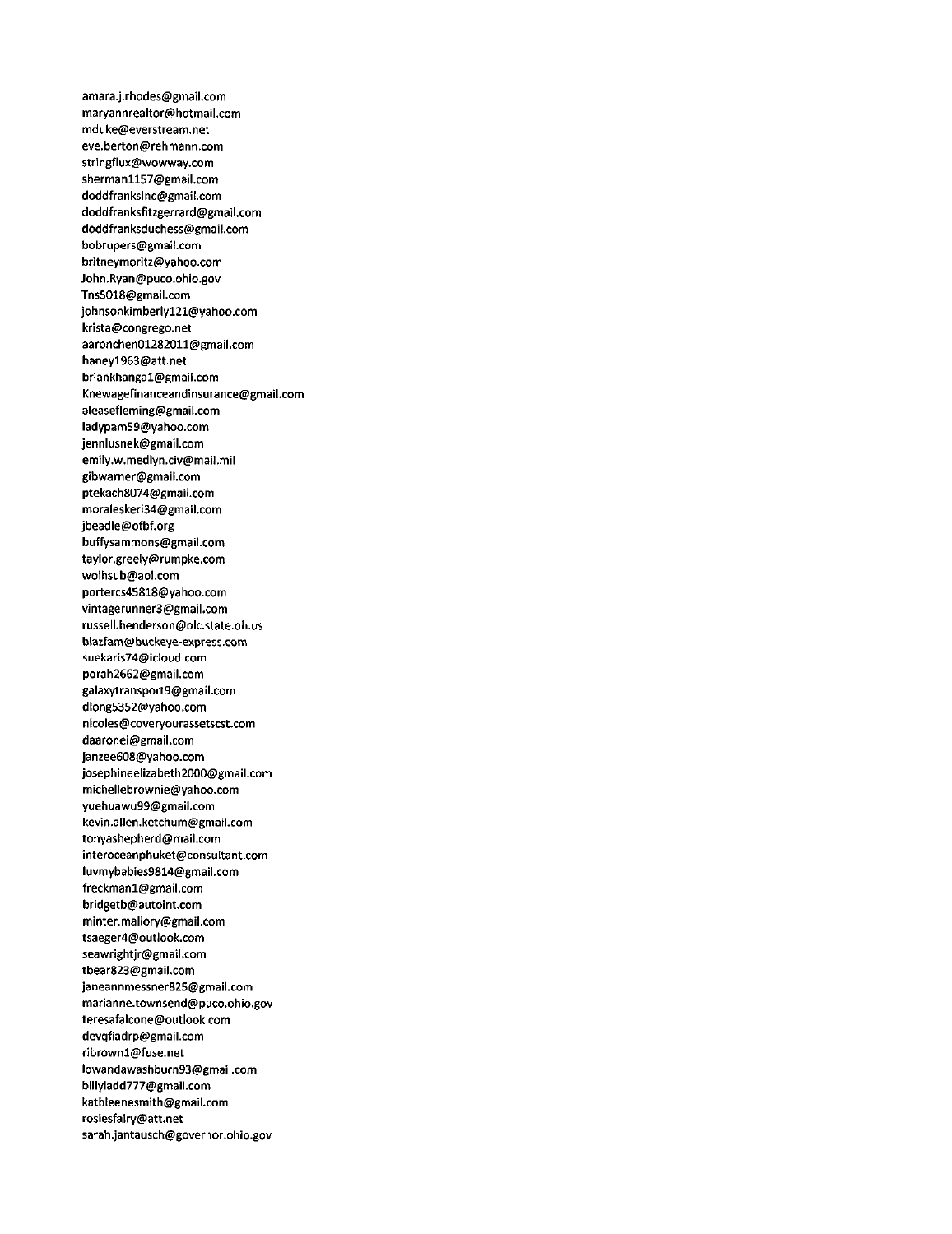captain@consultant.com sweatnomore@yahoo.com byoder@utilitypipelineltd.com cmoore@sprtngfieIdohio.gov jodylee\_jordanhitchman@yahoo.com amy.walker@puco.ohio.gov leah.lehman@puco.ohio.gov michelle.green@puco.ohio.gov daniel.harrington@puco.ohio.gov jeffrey.jones@puco.ohio.gov bcdoner@gmaii.com webjaf.love@gmail.com 8404doc77@gmail.com rachel@avionenergy.com gail.thomas@clevelandmetroschools.org adawaher@genscape.com wproemm@gmail.com mrhoad@capitalenergyohio.com shaneaustincorp@gmail.com sydney.darton@gmatl.com Jgopp2010@yahoo.com krothey@amppartners.org smbasom@dps.ohio.gov barbara.ferrara@vertiba.com nancymealy@hotmail.com shawn@nelsongovernmentstrategies.com mshafer8@yahoo.com rkethel@gmail.com gcelm55@gmai!.com gipsonsissy4u28@aol.com dlynnmobley@aoi.com majesticnmighty@yahoo.com aliciampauius@gmail.com dwbmsl3@gmail.com sdunfee@oh.hra.com feffa328@icloud.com 14elise.hrach@gmail.com tom@sustainable-energy-services.com daniel.shields@occ.ohio.gov stephengoidwin@outlook.com fbergstrand@aepenergy.com asjrajan21@gmaii.com ry.sanderson@franklintempieton.com sarah@bearenv.com nicolemilis35@gmail.com reneel9822011@hotmaii.com ebeebe758@gmail.com pcguy.athens.oh@gmail.com tig.120772@gmail.com s.adebo@vikes.csuohio.edu 4gsitw2@fuse.net denise.fenton@aol.com jack.char.blanton@gmail.com hariiefthomasjr@gmail.com tinotime361@gmaii.com fbow4376@gmail.com jjonesad@yahoo.com dan@keilergrain.com rebeccaiyons5959@gmaii.com gioriajim2005@gmaii.com tasha\_heisel@hotmail.com jjc31220@gmail.com estebanpdg@ohiolatinotv.com amandamahlman80@gmaii.com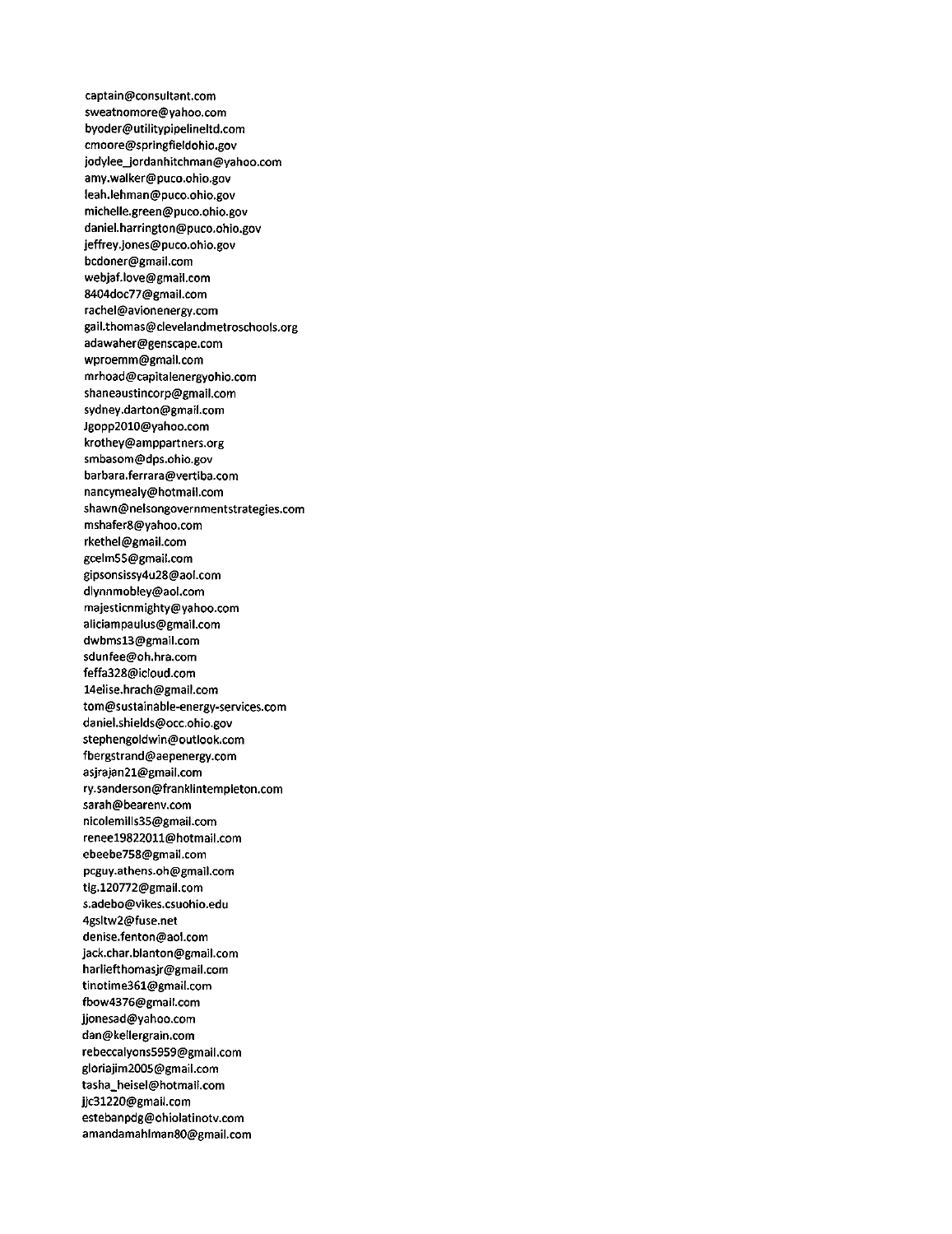ericaleegreen@yahoo.com cgdiehl777@gmail.com mhajeir2@hotmail.com v\_wagner\_01@hotmail.com george@kellerbauer.com liz2conway@comcast.net mindy.cavin@dot.ohio.gov wjetter@deerpark-oh.gov plumaria33@aol.com info@fauchamber.org abrice@laborersiocal265.com rmbuck@att.net lauraannemayer@aol.com kimk2@xavier.edu zakvatz@hotmail.com smkml21@hotmail.com c\_ulrich\_l@tutamail.com amarks@atwell-group.com martinredeil@aol.com pjboat4155@nelsonvilletv.com shanequa.jones@puc.state.oh.us victor.pricop@odrc.state.oh.us garen.kremer@odrc.state.oh.us lindsaycarola@aol.com ralph44905@hotmail.com barry.isaacs@isaacsinc.com ndrengacs@gmail.com wgrumme888@gmaii.com ginaperkins60@gmaii.com throwaway23112@gmaii.com johnnyaohio@gmaii.com gr8mom642@gmail.com jena@kgcpc.com c)emsontowing@gmai).com steve.delgado@verizon.com daniel.meidazis@inteliquent.com tpontious@team-meta.net ohmail@vpofa.org carterlori2021@gmail.com jnking@ohioiiving.org jamesgbrookshire333@gmail.com abuckmon30@gmail.com carollynjolah@yahoo.com chrissycarvino@hotmail.com traceybarnwell37@gmaii.com amrobinson4394@gmail.com jenrbreediove@icloud.com petersonrichard607@gmail.com satendrawebonline@hotmaii.com craig@cjwilsonlaw.com kbadawy09@yahoo.com salkamanka@gmaii.com haloren@aol.com krlstakaylewis@yahoo.com vickychalfant77@gmail.com christopher.miller@icemilier.com klcrissinger@aep.com jeannieb71993@gmail.com tauynar@gmaii.com micheilesylvester@cox.net Carmella.Davidson-Barber@tax.state.oh.us mronline2016@att.net neskewll06@gmail.com ktmsheal2000@yahoo.com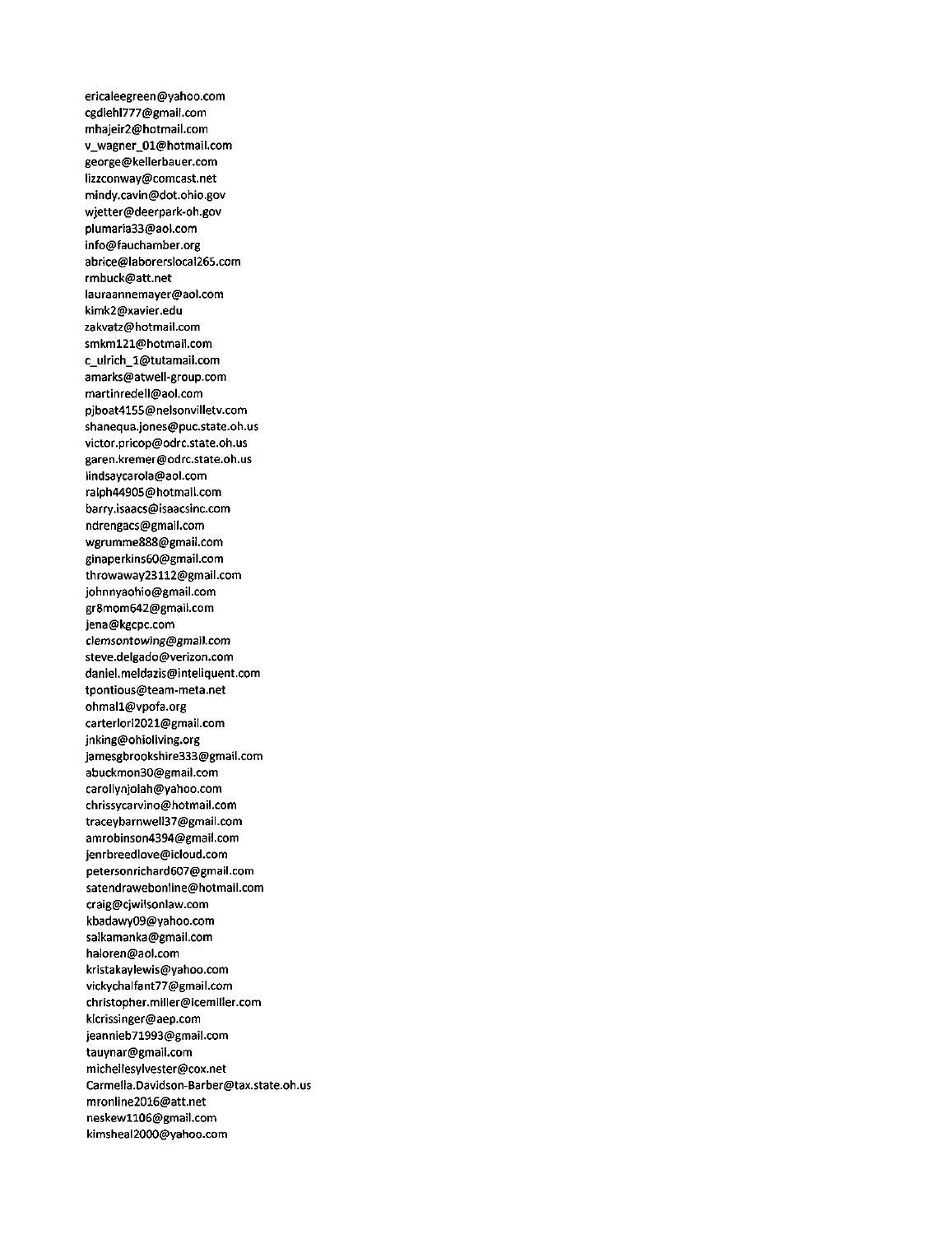chrisi\_hagan@olsd.us tmnicolosi@yahoo.com Wagsz3@aol.com alexcopeland98@yahoo.com cploskunak@thomarios.com sallie\_s@sallieswholesale.com briarwood65-js@yahoo.com vnerren@globalsupplierdiversity.com Jeneiepitts93@gmail.com banfill89@gmail.com lmarie.gardner@yahoo.com figarinestor@gmail.com keliey.adams@gentiva.com tnt5b2@yahoo.com rjfinke@hotmail.com rromito@porterwright.com daytengriffin@gmail.com kayers@firstenergycorp.com tamikemp22@gmaii.com timebomb58.tt@gmail.com haymakertreeandlawn@yahoo.com manage@ameloinc.com Iiaram77@gmail.com paperclipl60@hotmail.com barronsusan33@gmail.com GCHRISTOPHER727@GMAlL.COM aawilliams.army@gmaii.com rvtforty@yahoo.com joannesortini@icloud.com clinton01bush@gmail.com mvargoO@gmail.com Jonathanrohr25@yahoo.com taycaine2017@gmail.com uuag2.0.org@opera.con shawnaiefferson27@gmail.com jon.black87@yahoo.com lar7042@yahoo.com mvorabouth@ses4energy.com brandonthemanl990@gmail.com t.molinski@iconJds.com soa.cn@opera.cim defense.jp@opera.comm gobierno.gob.ni@opera.co 2462779223@qq.com Tcunningham@youngstownohio.gov dennisprentice26@gmail.com 0206myride@gmail.com lauren.augostini@puco.ohio.gov quallweld@aol.com ccoochl215@gmaii.com dawonmickensl2@gmail.com carmenkennedy02@gmail.com indichopra@gmaii.com marion\_otterness@att.net halanitan@Juno.com ve4.0.com@opera.como w3c300..com@opera.com webfoundationl0..0.com@opera.com jenpeace44@gmail.com stseng@graymont.com samykae@gmail.com raya2020@msn.com ieighpauius@gmail.com gjurbanek@gmail.com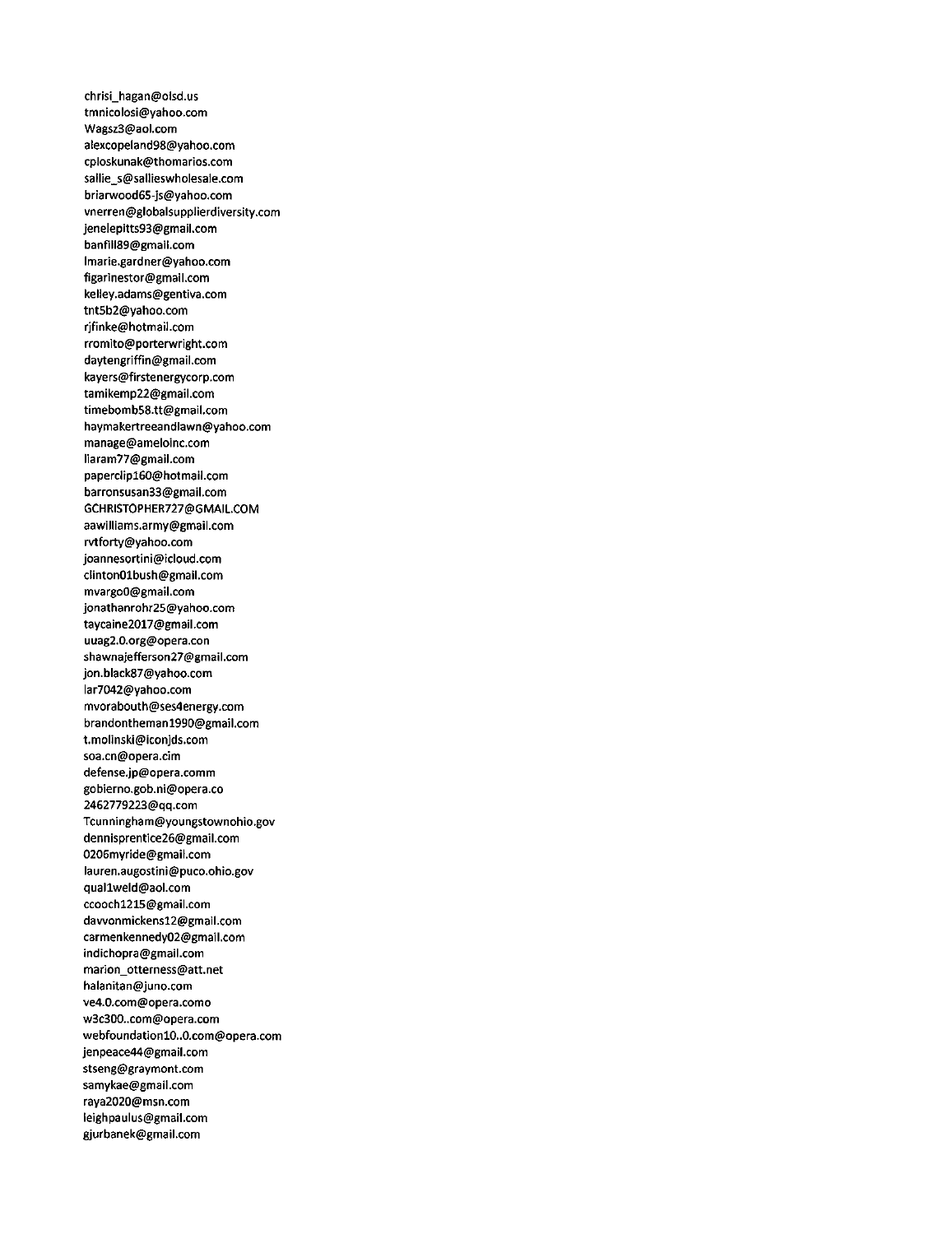mmoon2234@gmail.com lstrickland3016@gmail.com a007hotcakes@hotmail.com andrew.knapp@hamilton-co.org nayarit.mx@opera.co bruttsteenbeek@gmail.com ms\_ronnie\_d@yahoo.com hardballa872\_4iife@tutamail.com Linda.Pausch@com.state.oh.us howe@ohio.edu godlistensadickl5@gmail.com aprilmetcalfe210@gmail.com starrbrite8379@emaii.com rainbowsbutterfliesl@gmail.com Celia.B.Hashlamoun@dominionenergy.com brvanmirandal028@gmail.com michael.segura@blitzenergyco.com Jvinecourt@gmail.com cha.cl@opera.opera.com dunawayida@gmail.com behnamjoonl3@hotmail.com jdfisherl@aep.com lamontdamon6466@gmail.com jessicabement23@gmail.com kbatesll.kb@gmail.com israel.e.biiancieri@gmail.com nsc.cn@operete.com penyatajohn@gmail.com typeavley@sbcglobal.net willi563@miamioh.edu rwinder@beneschlaw.com jon.blackwood@occ.ohio.gov davisutilities.ohio@gmail.com franks.stevenl@gmail.com dlmcquiller@yahoo.com gramaham@hotmail.com googl.com@opera.comn Iachelleduncan50@gmaii.com l\_slo@yahoo.com mlozich@securustechnologies.com constantinofigariperez@opera.coml justus3605@att.net queenzolia@yahoo.com brutt5588@gmail.com trishagosepohlable@gmail.com slimdog8769@hotmail.com margiepetersman@gmail.com twaun23@yahoo.com lori.coy@ofcc.ohio.gov kendra\_bembry@yahoo.com jnewberry@qenergysolutions.com samlawrenceenergy@gmaii.com wameyer3209@gmail.com rachrosenau80@gmail.com jsburns@zoominternet.net mdmeapl977@gmail.com themrschristinamariebaker@yahoo.com degraaff@gmail.com tylercoffman03@gmail.com johnsteenbeek5588@gmail.com tjiovesmk24@gmail.com dogsareus2006@yahoo.com mfi.be@opera.con mike.mansour@puco.ohio.gov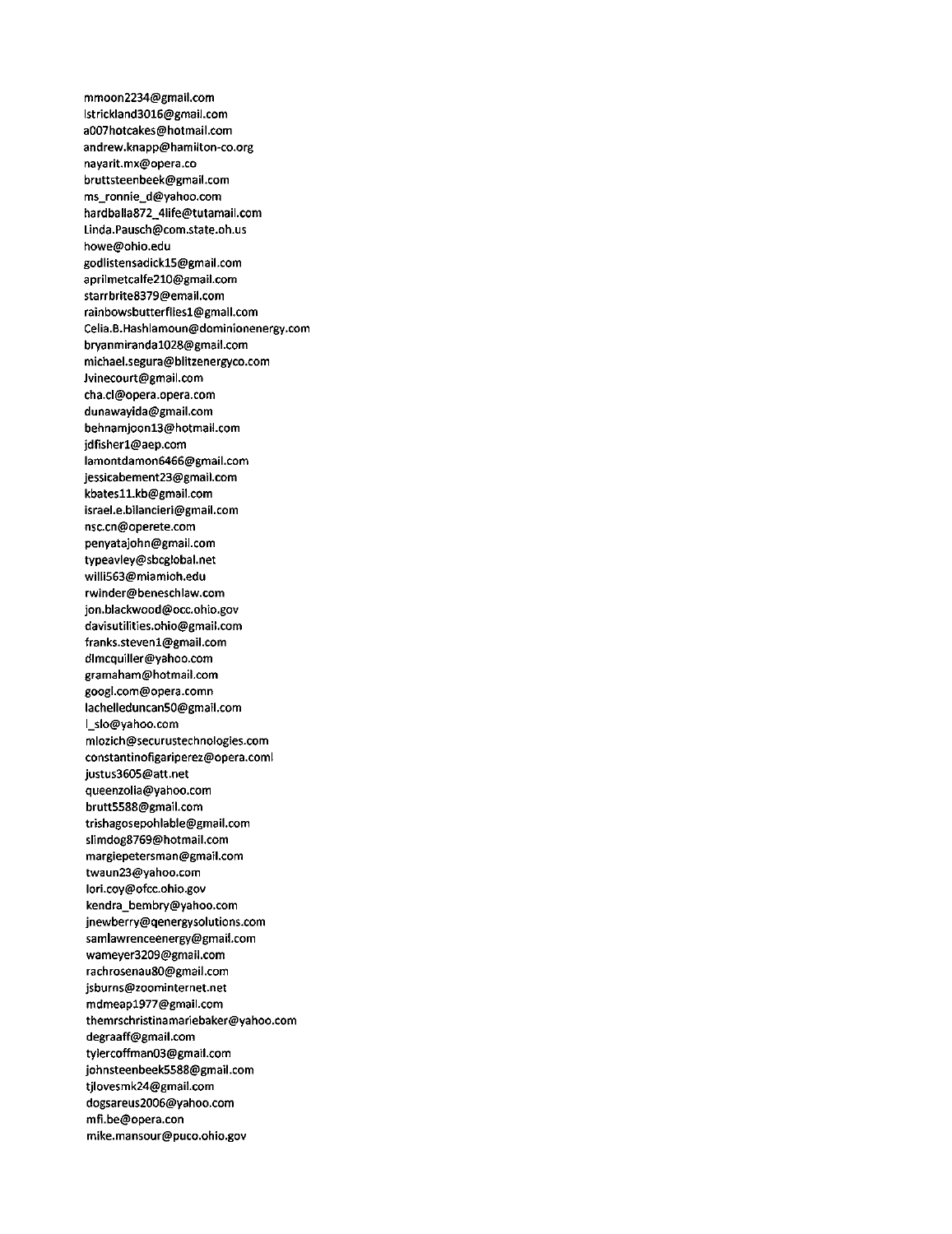lemastersengineering@gmail.com get2it2got2it@gmail.com idacalloway@att.net gillzeek@att.net regulatory@genmobile.biz vicepresident@bond-hill.org 32michellewatson@gmail.com denisemarieiee@yahoo.com jessica614830@gmaii.com erwin.5oriila41082@yahoo.com pstevens8479@gmail.com dimitrimechanical@gmail.com 5588brutt@gmaii.com asia.brown4500@gmail.com garlandfamiiyl988@gmaii.com robbfosteriii@gmaii.com karen.brooks@jfs.ohio.gov pauiahulingl967@gmail.com joe.moore@oberlin.edu sharioncamp@yahoo.com natalie.dalton.87@outlook.com plheim@yahoo.com pclopez@pathstone.org wholedanclan6@gmail.com carole.wiliiamson@consoiidated.com usstate08@gmail.com lilpearle@hotmail.com csdrake@aep.com Jland388@gmail.com figarinestor@outlook.com sherry.hillock@hotmail.com lmerlinj@aim.com jffsl486@gmail.com fredsprin@comcast.net thepubiicpeddier@gmail.com raewatkins32011@icloud.com matthew.miller.999s@gmail.com daniel.alfasi@hotmail.com vladimy.joseph584@hotmail.com bl400ex@gmail.com Mindy\_bline@yahoo.com barb\_siordia@bmc.com sex@maiiinator.com bhites83@gmail.com cdbtric@icioud.com montde3@icloud.com mistereasep@gmail.com JAFURN1SS@YAH00.COM elizabethcole4745@yahoo.gov.com regulatory@combinedPublic.com jeffrey.allen2095@gmail.com tay2773@gmail.com news@wdlrradio.com bkinglst@gmail.com cindylang@outlook.com LESLIESCHEIDLER4@AOL.COM chris@whatisflyght.com connie.luck@charter.com donyell.gf@gmail.com smudge\_harper@yahoo.com spoiled792001@gmail.com cgarone@inteserra.com prayistayblessed@gmaii.com wyattl533@gmail.com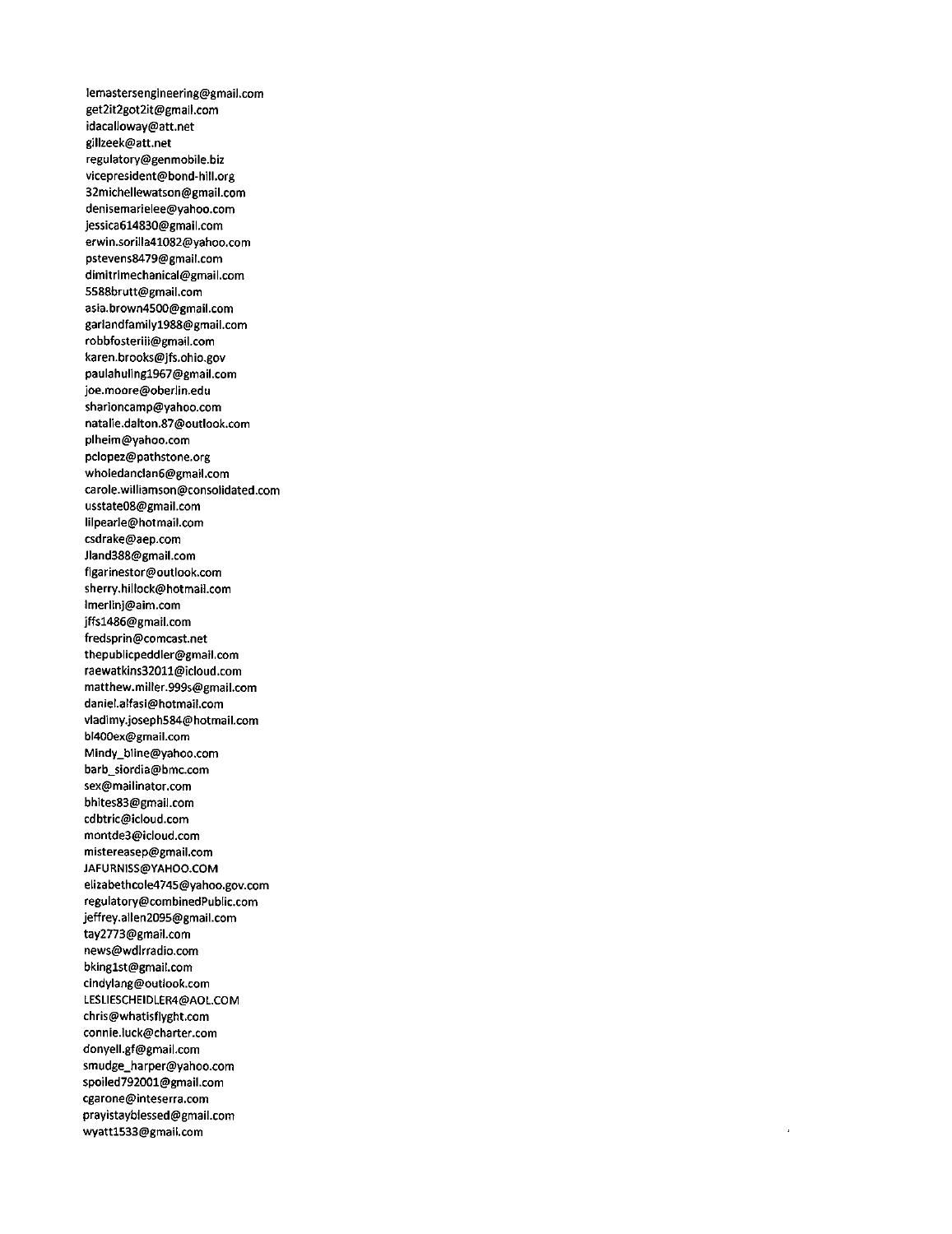poole.joshuam@gmail.com angelaewebster2011@gmail.com Jbtravelerl@cs.com jessicadanieisl979@gmail.com candygivens2090@gmail.com joules0101@gmail.com enb2112@gmail.com dsa60508@cs.com shannonrose871@gmail.com kristindisantis2017@gmail.com nrevant@gmail.com bventlingvb04@rossmedical.com shelly@seagatebenefitsadministrators.com therrlein@consortiaconsulting.com agreathouse4@gmail.com ceo@isaacsinc.com lsdsanndiego93@gmail.com nextleveltruckrepair@outlook.com elizabethcole4547@yahoo.gov.com demarkt2@gmail.com charris073108@gmail.com adickerson318@gmail.com pdawgmeehan@yahoo.com ambrosia.logsdon@occ.ohio.gov msprow@cityofdefiance.com compliance@gsaudits.com wildslide6920.03@gmail.com lisadyson22@hotmail.com monicacurrence@gmail.com worthendonnelle@yahoo.com kennethkessler@sbcglobal.net batshitcrazy8423@gmail.com shortbreadl07@gmail.com Motla@earthlink.net 20johnm@parkwayschools.org ericb0517@gmail.com sdmadd@gmail.com 36watsonm@gmail.com danieirzeszut@mayfieldheights.org gretchennicoll@icloud.com as8385930866@gmail.com elizabethan@yahoo.gov.org princessmilal979@gmail.com militza.grady@puco.ohio.gov esthomasl986@gmail.com mbaier@examiner.org grimmanastasia@gmail.com slimgoodie749714@gmail.com grace8624@sbcglobal.net tammywade53@gmail.com glojerml977@icloud.com kackmirdaspostfachvoll@gmx.de amydugginsl025@gmail.com maplegrove53@gmail.com elizabethan@yahoo.gov.com hartkemeyerl01ann333layla@gmail.com g.zrelak@sbcglobal.net lisa.7006.lc@gmail.com rh2514@att.com sshort1110@columbus.k12.oh.us jr2762@att.com realjoefew@gmail.com truittfoundations@gmail.com melissaisabeautygirl@gmail.com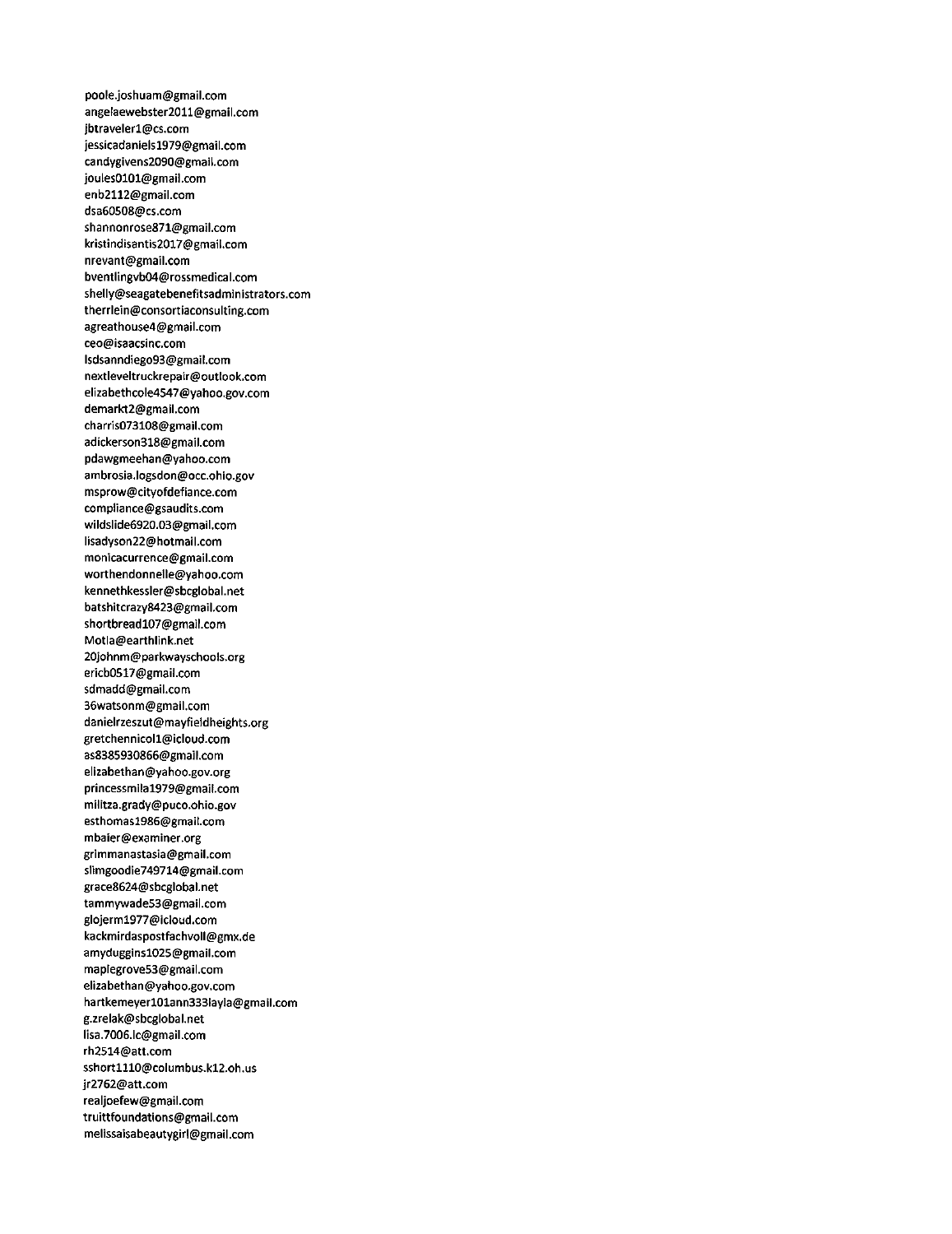writeleahnoel@yahoo.com palobryan@aol.com dnsberens@gmail.com sladezaydin@gmail.com llcarrle.s@gmail.com brandiejlll5@gmail.com marmort21@gmail.com puc.correspondence@crowncastle.com rawleighrogersl@shippingchamps.com heathergordon1978@gmail.com d.wingl619@gmail.com r.timothysmail36@gmail.com drterrellesq@gmail.com kj20187371@gmaii.com coleelizabethann@gmail.com dmesser3016@yahoo.com a.shavers478@gmail.com keithleydeirdrel8@gmail.com cathyannakers@yahoo.com j.p.johnston@csuohio.edu jfuchs@brackneyinc.com elizabethannbiackweli58@yahoo.gov.aol scott.elisar@puco.ohio.gov angela.rice@students.post.edu Ajspeigle2309@gmail.com typhooncindy@icloud.com pastorgriffith@aol.com thatmommy922@gmail.com kekenstl@kent.edu cricketcms@gmail.com kristin.rothey@ohiosenate.gov nldjr2003@yahoo.com jonas.timm.72@gmail.com migdaliaringholz@gmail.com juliov.medina@yahoo.com beckyp513@gmail.com ccblantonl@icloud.com mbiumenthal@mcglinchey.coni maria.roberts@metronetinc.com lauralfogleman@gmail.com brock4599@gmail.com rkeaug30@yahoo.com tkennedy@accuratestaffinginc,com vaguirre@ccregional.org maryrwilson8@gmail.com rabrams@bkd.com maxtiggerdogcat@icloud.com pennynick@frontier.com cassiedl220@gmail.com dawn.kelliher@windstream.com joe.segar@esco-tech.net tahaunahlyle@hotmail.com tammy.bugher@afit.edu olddutchhops@gmail.com mdunbar513@gmail.com tdaily@helplinedelmor.org kari@tmgtelecom.com mfleisher@dickinsonwright.com argentina.gob.ar@play.google.com.paraguay.gov.py.gov.co.peru.gob.pe.venezuela.gob.ve.gob.cl.gov.co.gub.uy.ecuador.gob.ec governo.it@tencent.com.esteri.it.interno.gov.it.giustizia.it.difesa.it.esercito.difesa.it marina.difesa.it@vue.js.carabinieri.it.mef.gov.it.mise.gov.it.minambient.it.lavoro.gov.it lmbplusmm@gmall.com fdarr@mcneeslaw.com damont.gatewood@gmail.com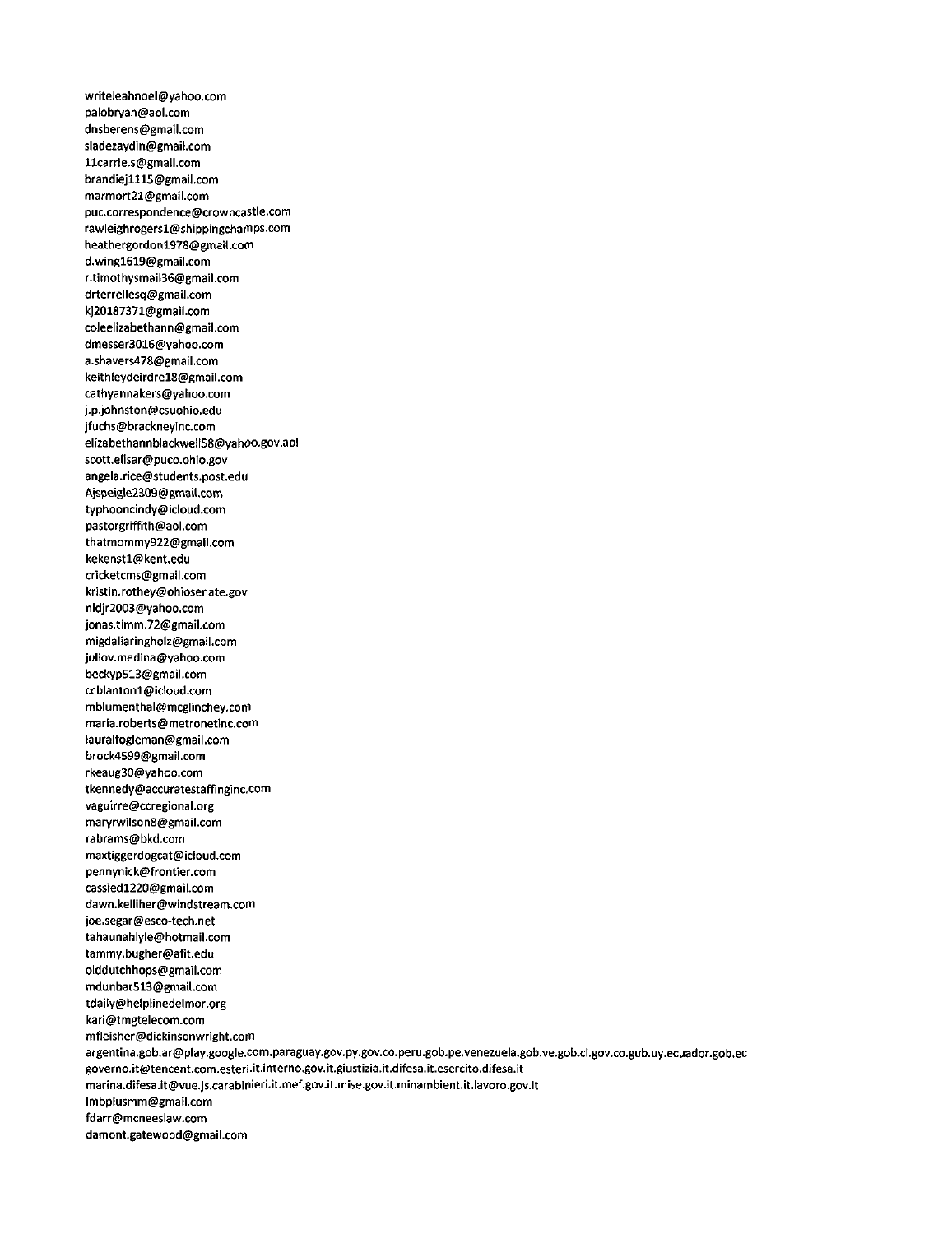gordongreenway@gmail.com dolan56768@yahoo.com rplewacki@beneschlaw.com thefinisherl988@gmail.com tscharenberg@cacfayettecounty.org karen.higgs@motorolasolutions.com monica.franklin@a3consultingllc.com justinbrinkley@gmail.com kirsyrey52@gmail.com robin.l.sims@dominionenergy.com sagowit2violetl981@gmail.com sherriel920@gmail.com india.gov.in@embarcadero.com.nic.in.meit.gov.in.data.gov.in.agriculture.gov.in.coal.gov.in.commerce.gov usa.gov@jigsaw.w3.org.com.europe.eu.gov.uk.australia.gov.au.gov.cn.government.ru.canada.ca.australia.gov.au.gov.za.gob.mx argentina.gob.ar@apps.apple.com.paraguay.gov.py.gov.co.peru.gob.pe.venezuela.gob.ve.gob.cl.gov.co.gub.uy.ecuador.gob.ee panama.gob.pa@atos.net.paraguay.gov.py.gob.cl.gub.uy.haiti.gouv.ht.jamaica.gov.jm.data.gov nic3ragua.gob.ni@honduras.gob.hn.eisalvador.gob.sv.guatemala.gob.gt.cuba.gob.cu.belize.bz.deepmind.com gov.pl@satcen.europe.eu.gov.sl.gov.ro.gov.bg.governo.it.gouvernment.fr.gov.ie.gov.sk.gov.ee.gov.me government.se@yahoo.com.government.no.government.nl.government.gr.government.dk.valtioneuvoste.fr.belgium.be.malta.mt valitsus.ee@ch.ch.gov.me.montenegro.gov.me.latvia.gov.lv.mk.gov.vlada.sk.vlada.hr.vlada.lt.kmu.gov.ua juntadeandalucia.es@milmil.it.aragon.es.caib.es.castillalamancha.es.gencat.es.gobcan.es cantabria.es@react.js.jcyl.es.navarra.es.gva.es.juntaex.es.dgt.es galicia.gal@euskadi.eus.asturias.es.bolsamadrid.es.alfaromeo.com.play.google.com gouvernement.ga@lngs.infn.it.economie.gouv.ga.sante.gouv.ga.defence.gouv.ga.justice.gouv.ga.mines.gouv.ga.transports.gouv.ga mali.gov.ml@support.nvidia.com.miic.gov.ml.sante.gov.ml.finances.gov.ml.education.gov.ml.bamako.gov.ml.belgium.be fama.mil@sicurez2anazionale.gov.it.mpfef.gov.ml.securite.gov.ml.dnemploi.gov.ml transport.gov.ml@horne.infn.it.dgmp.gov.ml.environment,gov.ml.data.gov.ml senegal.gouv.sn@data.gouv.sn.sante.gouv.sn.mittd.gouv.sn.environnement.gouv.sn.finances.gouv.sn defence.gouv.sn@support.hp.com.interieur.gouv.sn.travail.gouv.sn.fonctionpublique.gouv.sn.maer.gouv.sn gouv.ci@support.intel.com.mfp.gouv.ci.presidence.ci.mewf.gouv.ci.mshp.ci.sante.gouv.ci.finances.gouv.ci emploi.gouv.ci@aol.com.infrastructures.gouv.ci.diplomatie.gouv.ci.interieur.gouv.ci.defense.gouv.ci admin.ch@lenovo.com.ch.ch.eda.admin.ch.edi.admin.ch.ejpd.admin.ch ubs.admin.ch@pytorch.org.efd.admin.ch.wbf.admin.ch.ubek.admin.ch.okfn.org.egovernment.ch.opendata.swiss.chgemeinden.ch admin.ch@cines.fr.bk.admin.ch.edoeb.admin.ch.bar.admin.ch.deza.admin.ch.ch.ch bak.admin.ch@virgilio.it.meteosuisse.admin.ch.fsio.admin.ch.empa.ch.iest.ch.fedpol.admin.ch.sfao.admin.ch.efd.admin.ch arletheajamesl@gmail.com tashino280@gmail.com developer.hpe.com@hpe.com.developer.nvidia.com.developer.ibm.com.developer.microsoft.com.developer.amd.com docs.unity3d.com@python.org.apache.org.azure.microsoft.com.cloud.google.com.support.oracle.com algeria.gov.dz@help.duckduckgo.com.mae.gov.dz.mjustice.gov.dz.mf.gov.dz.mem.gov.dz.mre.gov.dz m-education.gov.dz@baesystems.com.minagri.gov.dz.mtp.gov.dz.massn.gov.dz.salesforce.com mcrp.gov.dz@mfep.gov.dz.mtess.gov.dz.sante.gov.dz.mta.gov.dz amesserly@feecorpinc.com Iinttrap2008@gmail.com government.ru@tim.com.br.data.gov.ru.mcx.ru.mkrf.ru.mil.ru.mod.ru.minsvyaz.gov.ru.economy.gov.ru.edu.gov.ru hggnsgt@gmail.com agenas.gov.it@yahoo.com.enea.it.elettra.trieste.it.itt.it epcc.ed.ac.uk@egi.eu.aurora.ani.gov.titan.ornl.gov.gov.frontier.ornl.gov.theta.anl.gov.galileo.hpc.cineca.it.mira.anl.gov jay.brown2@duke-energy.com kilo0514@gmail.com scottnelson567@yahoo.com elizabethcoleann268@yahoo.gov.com fdarr2019@gmail.com eiizabethcole01281972@yahoo.gov.com lyons@carpenterlipps.com library.cern@w3cchina.org.librarY.web.cern.ch.cern.ch crc@socialworker.net tamicapetty@gmail.com bryan.p.hayes@gmail.com heather.angelbeck@gmail.com elizabethcolea88@yahoo.gov.com lorimce@gmaii.com jasondonaldsonl984@gmail.com carlycherll2213@gmail.com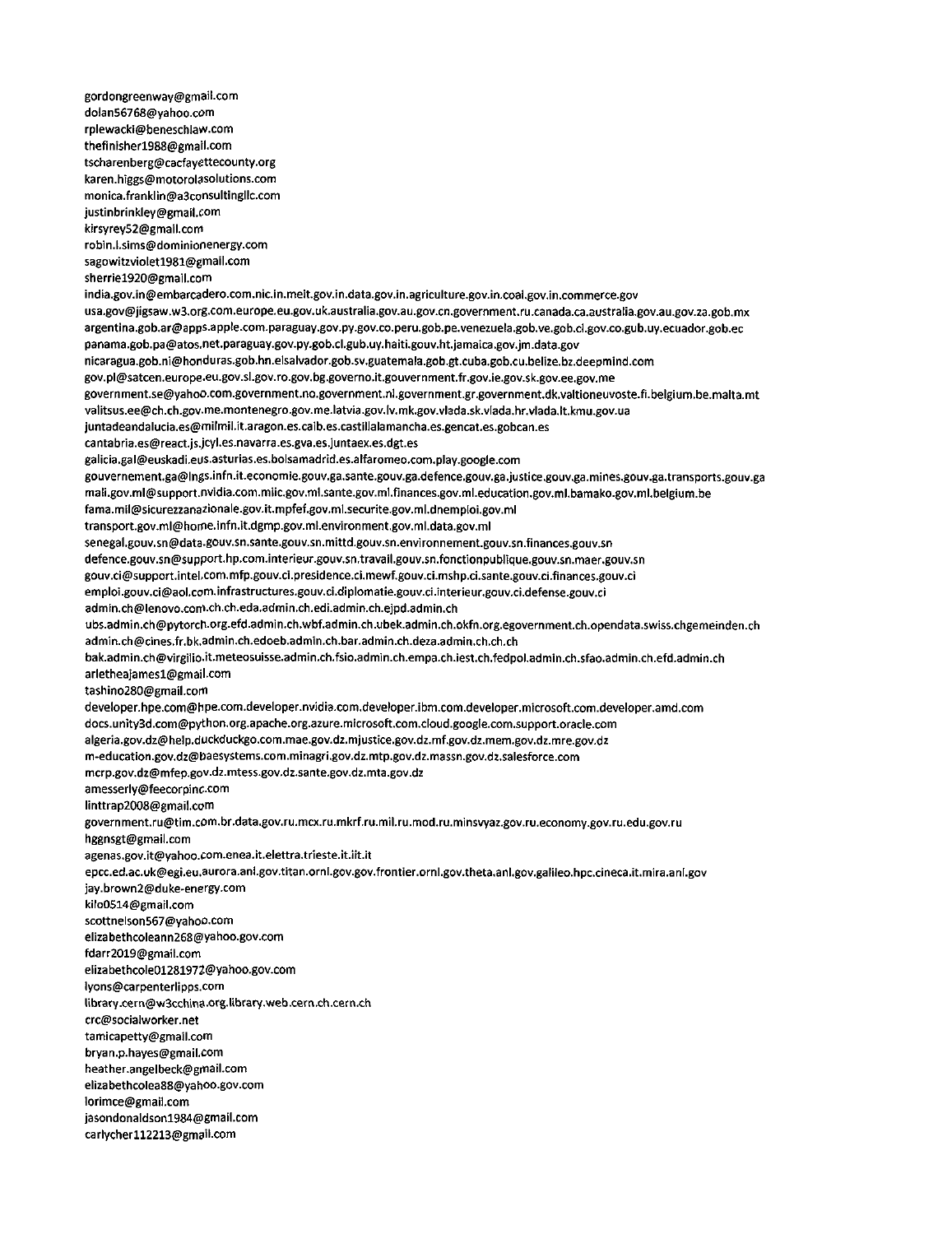ash21\_0807@yahoo.com nussle@columbus.rr.com Ohiohealthcaremaster@gmail.com maura.mcclelland@puco.ohio.gov tkm@stevenslee.com jhodgkinsonl392@gmail.com gta37@yahoo.com tikidd@hotmail.com bahabnahaggagea@gmail.com rgurganus2983@gmail.com mariedeanna42@gmail.com tllane723@gmail.com amandarskaggs86@gmaii.com tlantor@fcclaw.com Iydiabutler37@gmail.com darksidenate@gmail.com emanu@yahoo.gov.com syh30026@zzrgg.com jamie@hunterstonconsulting.com zlfrymier@aep.com amandacarpenter653@gmail.com ashley.mcnabb@star-iic.net elizabethanncoie@yahoo.gov.com sunden.dave@acd.net iottahogs@icloud.com rmvkr@columbus.rr.com tsko.dom@gmail.com texas@mygiobalark.org kristin@uandiproducts.com popovic007@mts.rs charleyOwyatt@gmaii.com cvijeta.g.2015@gmail.com rosieteelO@gmaii.com kzmcherry77@gmail.com C3tfischacres2006@gmaii.com ronaldcaiIahan@yahoo.com ddcoreyl@gmail.com ddavis@coiohio.com am.halbieib.18@gmaii.com iamsamurphy@yahoo.com grayjamie766@gmail.com stephen.butler@steriingsoiutions.com randoiph.iiimc.brandy@gmail.com lcombs@fuse.net jpemberton@sngco.com mjblohio@gmaii.com greenpointbklynborn@gmaii.com jwaltz@Iogancounty.coop jjasterbowski@outlook.com Margie6eagle@gmaii.com rebecca93961416@gmail.com brennersherry622@gmaii.com sharonsturdy@yahoo.com sadehorne93@gmail.com thannig6@gmaii.com mimicatl957@gmail.com fuchsr@cmcoh.org johnackison2@gmaii.com abuse@yelp.com eiizabethannbiackweII58@yahoo.gov.com trixmentall257@gmaii.com counciimommy@gmail.com stghes01@gmaii.com kbashl985@gmaii.com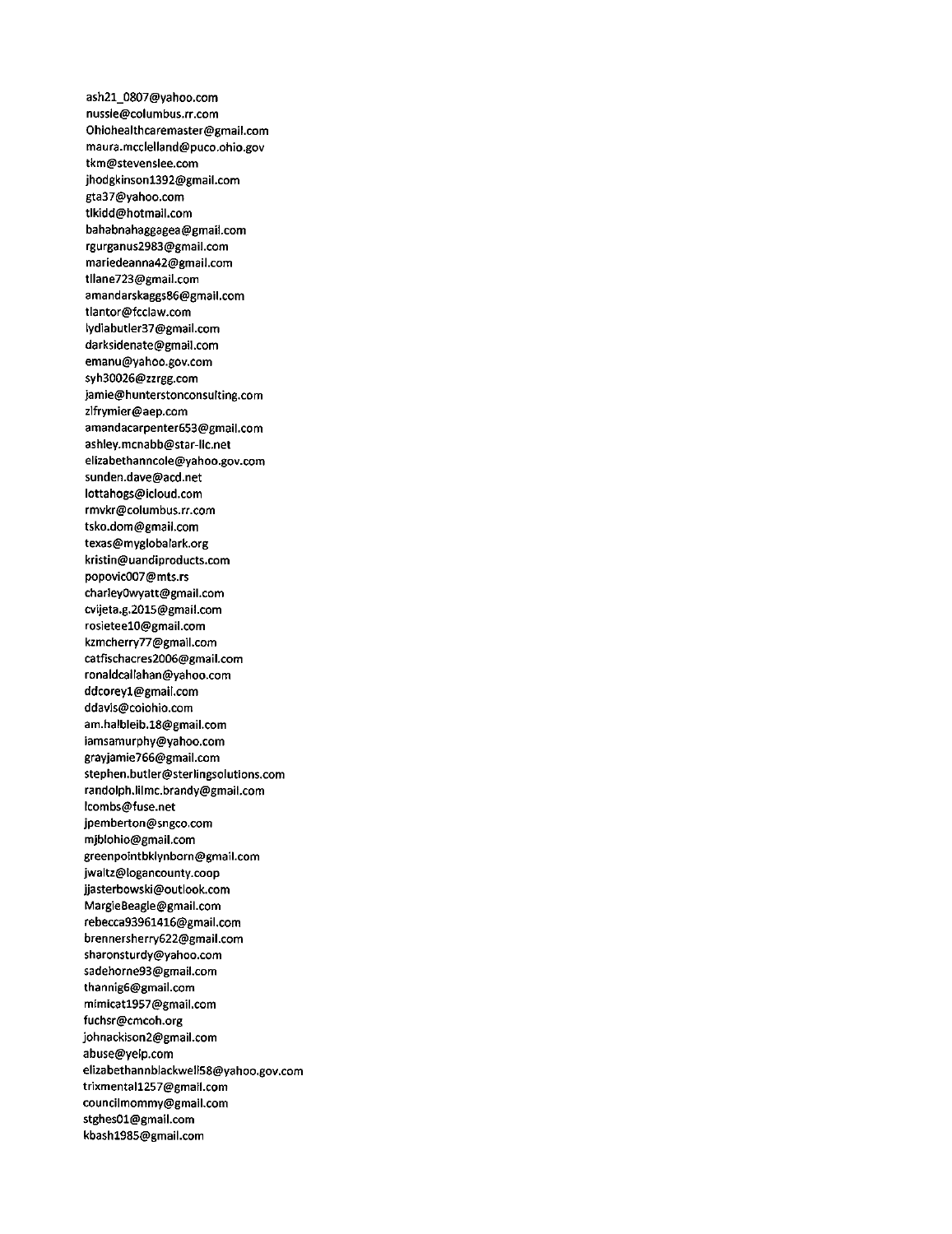mylflyingzlrkaw@gmail.com natehottie25@gmail.com dlgant@outlook.com faullinn@sbcglobal.net ddayfenton@gmail.com weppler58@yahoo.com spotz99@yahoo.com charmar937@gmaii.com reneedustymaag@gmail.com ashley.gibsonl991@yahoo.com realroad3388@gmail.com aiysson.franklin@gmaii.com mreno@chpk.com cousartmisha@gmail.com khrystalcombs9313@gmaii.com fefemarie71l@gmail.com rachiel23123123@gmaii.com awhal5@aoi.com cmcnearney2@gmail.com 77coddington@gmail.com sgjll2277cd@gmail.com schafferswife77@gmail.com akmander990@gmail.com tolland&4@outlook.com circemac85@gmaii.com rubyiong976@outlook.com heathertirey.21@gmaii.com haleigh.capiingerl990@gmaii.com rgaines@cui.org schnetdera472@gmail.com sweetheart0216@gmaii.com marybethel83@yahoo.com pattyiiegil004@gmail.com sturakov2020@fastmail.fm haypip27@gmail.com graeven81@gmail.com noblel.true2@gmaii.com trentonhighley4@gmail.com johndarife@gmail.com lakei8@aol.com andrew.fuquasr@gmail.com chocogail002@gmail.com mirandabruntyl022@gmail.com scaieap565@gmaii.com tomraysmithl980@gmail.com cathyaakersl968@gmail.com ubwitti@msn.com bidwisman2@yahoo.com christals25@yahoo.com e\_hall2@yahoo.com cshields01@yahoo.com jfallenlO@gmail.com toasttheghost.126@gmail.com emaly.littlefield@gmail.com wthbschriberl382@gmaif.com laminpayneO@gmail.com erinlesliegoodrich@gmail.com warnecke2@aol.com stouteileenl@gmail.com jamesvonhabsburg@icloud.com nettie.newman3131@icloud.com jauershaw@gmail.com CSVANFOSSEN@LIVE.COM ingridcreel55@gmail.com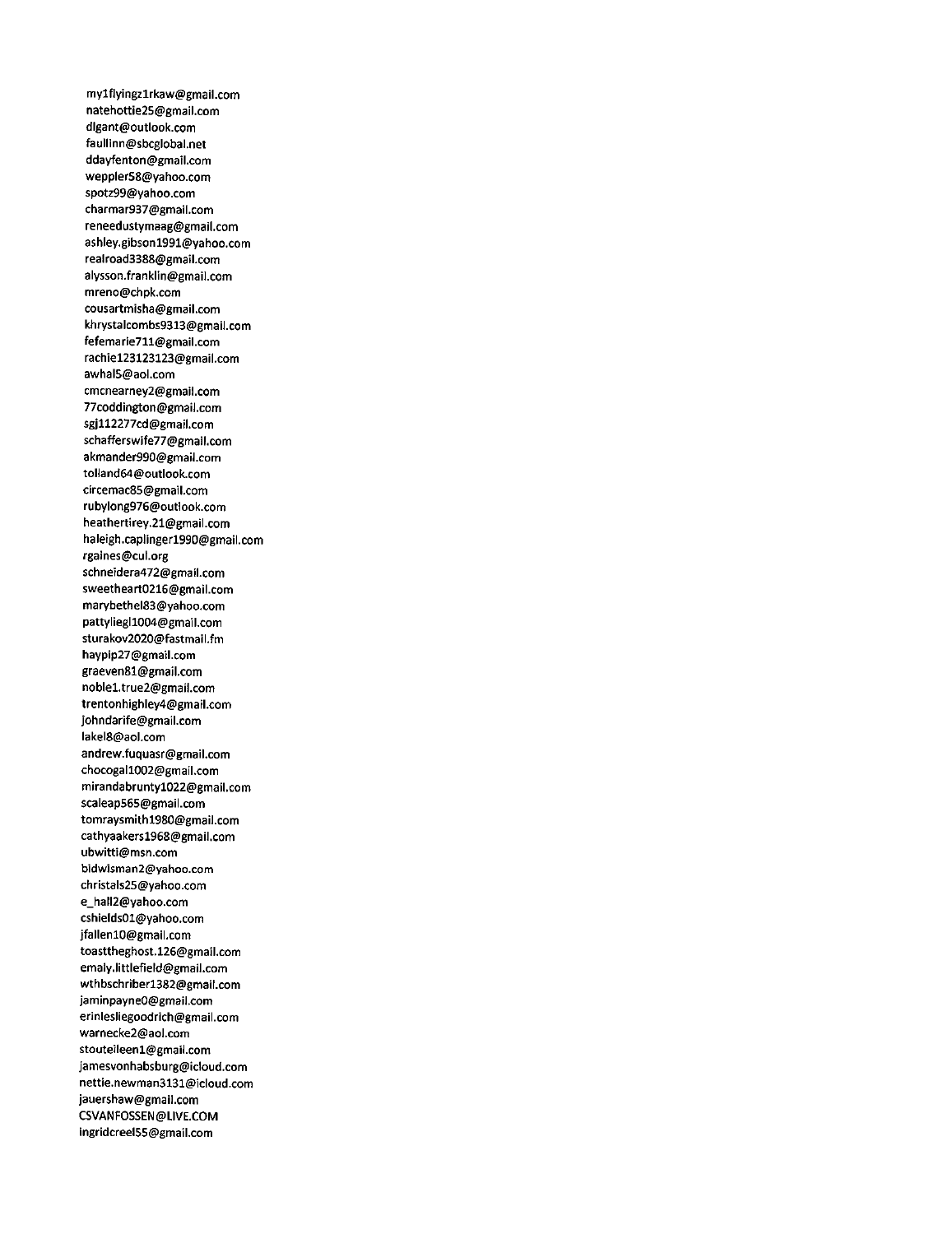happyhomefoundation3@gmail.com dgregory399@gmail.com mlasare@aol.com redrob30@gmail.com shelshie04@yahoo.com joeo@aspenenergy.com schernoff@fcclaw.com septemberlynn36@gmail.com adam.morad@gmail.com deah939@icloud.com dsullivan@murphytractor.com tbakerl568@cox.net abshaffer@firstenergycorp.com cfharley2282@yahoo.com rustygaver@gmail.com 4024943@messaging.sprintpcs.com shirleyphelps42@gmail.com downing@southcentralpower.com gagal2943@gmail.com sscoggin77@yahoo.com mnangusl@gmail-com natashanbl23@oytlook.com rod.rhymer@yahoo.com payne2991@att.net Strumanl9@gmail.com mr0berts@dl2.com jenulangel@ymail.com cstevens@ambt.net Completelabdrugtest@gmail.com slh71315@gmail.com merrijo@gmail.com beckyquick2018@hotmail.com rita@highroadtowing.com prandilion@live.com mrdsql@aol.com maceycastrol@gmail.com ftusoon@gmail.com colemanchris7777@hotmail.com rgfieids420@gmail.com amaarmstrong97@gmail.com yash.chitneni@gmail.com staceyscoggin@gmail.com mdunbar2005@hotmail.com jessejustice2020@gmail.com 5hellbiz53@gmail.com krystalc5125@gmeil.com matt071980@gmail.com adlinebeard006@gmail.com scottsexy57@gmail.com kadinpitzer31@gmail.com sidderslucas78@gmail.com hahmerr23@gmail.com m0nt3y@gmail.com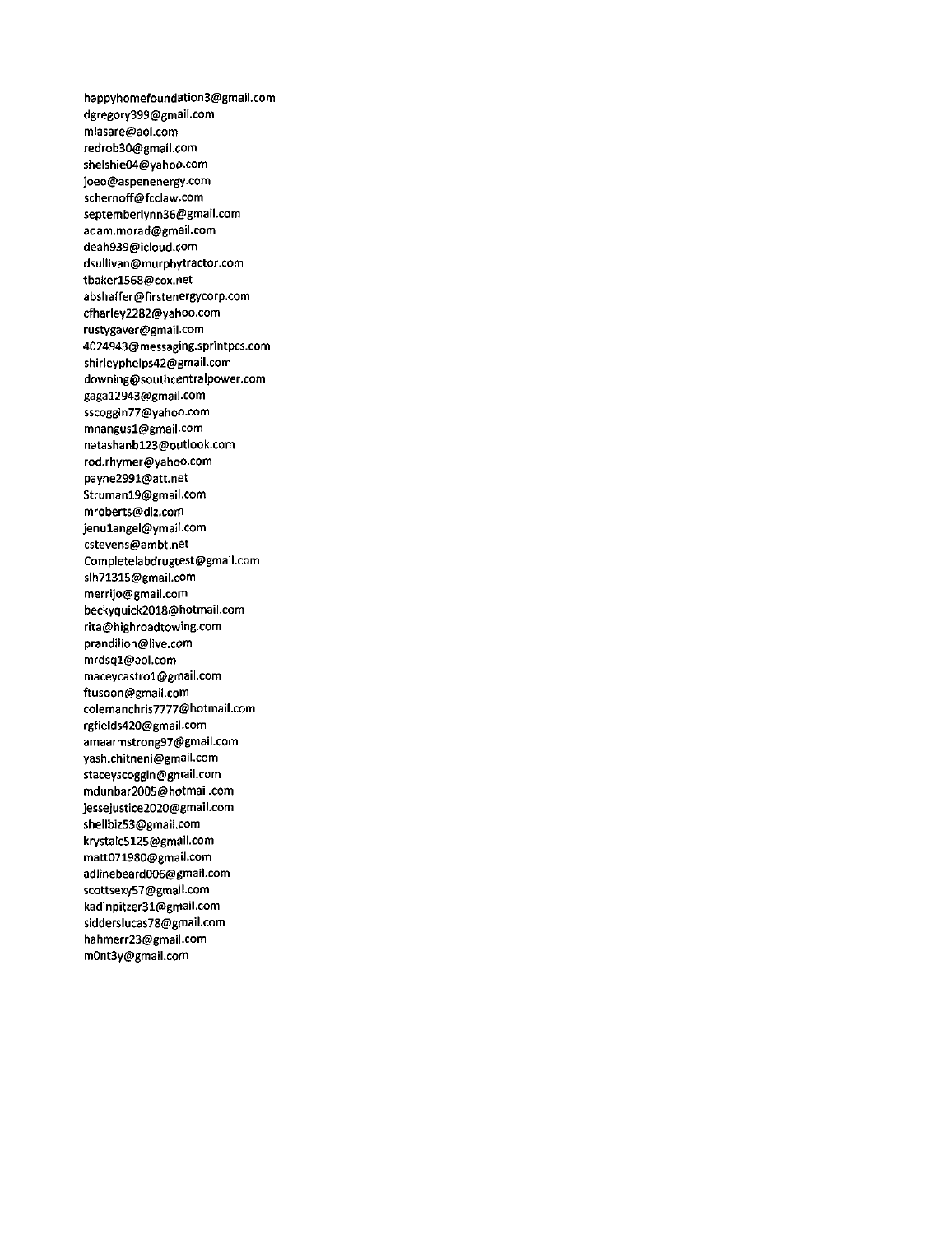From: Puco Docketing <docketing@puco.ohlo.gov> Sent: Wednesday, August 5, 2020 9:35 PM Subject: NOTICE OF FILING in Case No. 20-1115-TP-COI



## **NOTICE OF FILING Docketing Division (614)466-4095**

The filing of the following document is being served upon all incumbent local exchange carriers.

Case number 20-1115-TP-CQI

- Case title IN THE MATTER OF THE ANNUAL FILING REQUIREMENTS FOR 2020 PERTAINING TO THE PROVISIONING OF HIGH COST UNIVERSAL **SERVICE**
- **Document** Attorney Examiner Entry ordering each Ohio high-cost ETC that wishes to be eligible for support from any of the high-cost support mechanisms shall file with the Commission a completed and notarized copy of the attached affidavit form, certifying that federal high-cost support is being used consistent with 47 U.S.C. 254(e), no later than 8.31.20; ordering that nothing contained in this Entry shall be deemed binding upon this Commission in any subsequent investigation or proceeding involving the justness or reasonableness of any rate, charge, rule, or regulation. Further ordering that this Entry be sent to the Telephone-Industry list-serve. It is. further ordered that a copy of this Entry be served upon all incumbent local exchange carriers and the Ohio Telecom Association
- URL https://dis.Duc.state.oh.usrriffToPDf/A1001001A2QH05B65255G0Q704.Ddf

**Ohio** Public Utilities Questions? Commission Contact Us



SUBSCRIBER SERVICES: Manage Preferences <sup>|</sup> Unsubscribe <sup>|</sup> Help

CAUTION: This Is an external email and may not be safe. If the email looks suspicious, please do not click links or open attachments and forward the email to csc@ohio.gov or click the Phish Alert Button if available.